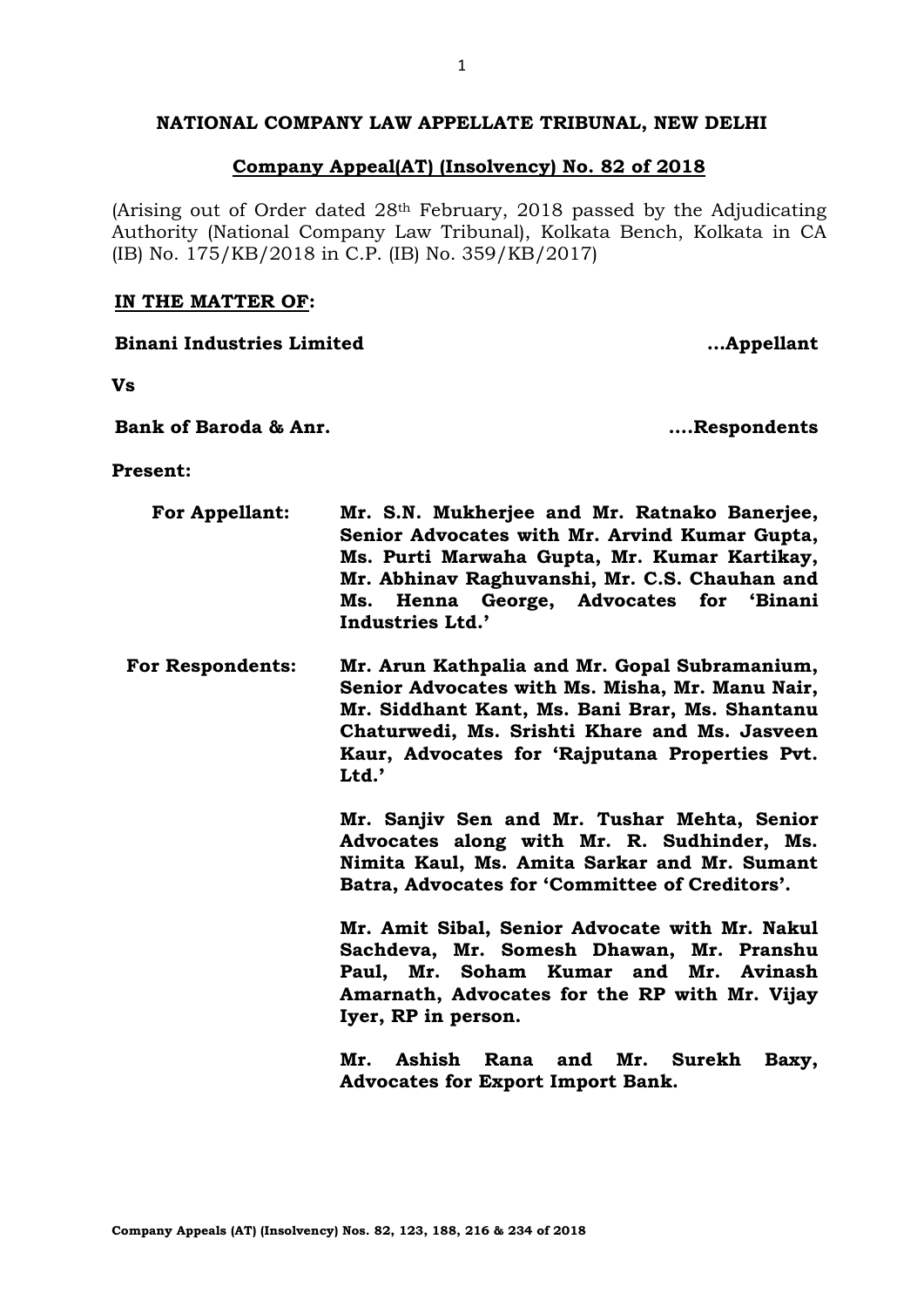# **With Company Appeal(AT)(Insolvency) No. 123 of 2018**

(Arising out of Order dated  $27<sup>th</sup>$  March, 2018 passed by the Adjudicating Authority (National Company Law Tribunal), Kolkata Bench, Kolkata in CA (IB) No. 210/KB/2018 in C.P. (IB) No. 359/KB/2017)

# **IN THE MATTER OF:**

**Rajputana Properties Pvt. Ltd. …Appellant**

**Vs**

**Binani Industries Limited & Ors. ….Respondents**

**Present:**

- **For Appellant: Mr. Arun Kathpalia and Mr. Gopal Subramanium, Senior Advocates with Ms. Misha, Mr. Manu Nair, Mr. Siddhant Kant, Ms. Bani Brar, Ms. Shantanu Chaturwedi, Ms. Srishti Khare and Ms. Jasveen Kaur, Advocates.**
- **For Respondents: Mr. S.N. Mukherjee and Mr. Ratnako Banerjee, Senior Advocates with Mr. Arvind Kumar Gupta, Ms. Purti Marwaha Gupta, Mr. Kumar Kartikay, Mr. Abhinav Raghuvanshi, Mr. C.S. Chauhan and Ms. Henna George, Advocates for Binani Industries Ltd.**

**Dr. A. M. Singhvi, Mr. Amarendra Sharan, Senior Advocates along with Mr. Mahesh Agarwal, Mr. Amar Dave, Mr. Himanshu Satija, Ms. Aastha Mehta, Ms. Devanshi Singh, Mr. Divyang, Mr. Avishkar Singhvi and Mr. Amit Bhandari, Advocates for UltraTech Cement Ltd.**

**Mr. Sanjiv Sen and Tushar Mehta, Senior Advocates along with Mr. R. Sudhinder, Ms. Nimita Kaul, Ms. Amita Sarkar, Mr. Soorjya Ganguli and Mr. Sumant Batra, Advocates for Committee of Creditors.** 

**Mr. Amit Sibal, Senior Advocate with Mr. Nakul Sachdeva, Mr. Somesh Dhawan, Mr.**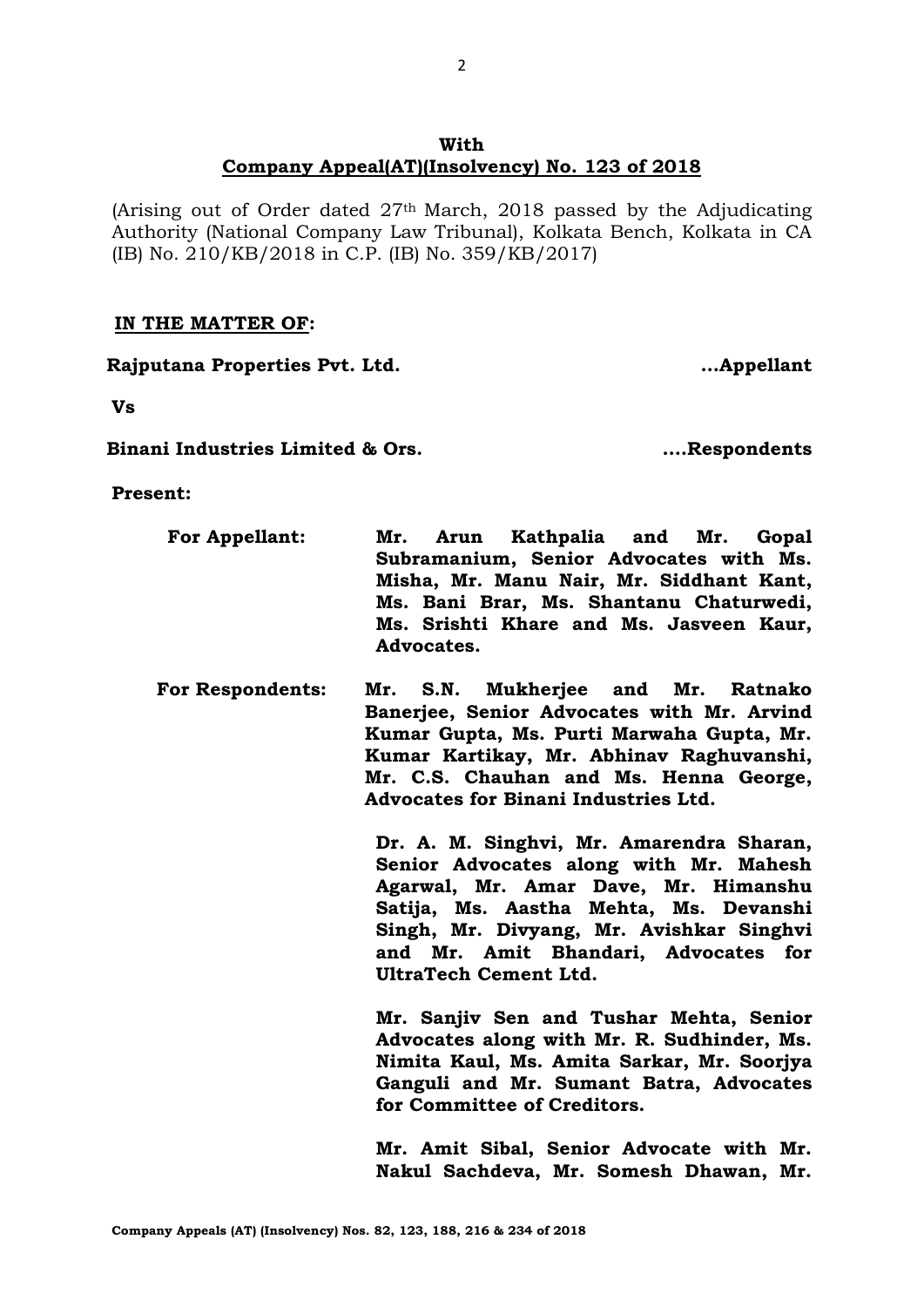**Company Appeals (AT) (Insolvency) Nos. 82, 123, 188, 216 & 234 of 2018**

**Pranshu Paul, Mr. Soham Kumar and Mr. Avinash Amarnath, Advocates for the RP with Mr. Vijay Iyer, RP in person.**

**Mr. Ashish Rana and Mr. Surekh Baxy, Advocates for Export Import Bank.**

# **With Company Appeal(AT)(Insolvency) No. 188 of 2018**

(Arising out of Order dated  $2<sup>nd</sup>$  May, 2018 passed by the Adjudicating Authority (National Company Law Tribunal), Kolkata Bench, Kolkata in CA (IB) No. 246/KB/2018 in C.P. (IB) No. 359/KB/2017)

# **IN THE MATTER OF:**

**Rajputana Properties Pvt. Ltd. …Appellant**

**Vs**

**Ultratech Cement Ltd. & Ors. ….Respondents**

**Present:**

- **For Appellant: Mr. Arun Kathpalia and Mr. Gopal Subramanium, Senior Advocates with Ms. Misha, Mr. Manu Nair, Mr. Siddhant Kant, Ms. Bani Brar, Ms. Shantanu Chaturwedi, Ms. Srishti Khare, Mr. Hitesh Kumar Saini and Ms. Jasveen Kaur, Advocates**
- **For Respondents: Mr. Mukul Rohatgi, Dr. A. M. Singhvi, Mr. Amarendra Sharan, Senior Advocates along with Mr. Mahesh Agarwal, Mr. Amar Dave, Mr. Himanshu Satija, Ms. Aastha Mehta, Ms. Devanshi Singh, Mr. Divyang, Mr. Avishkar Singhvi and Mr. Amit Bhandari, Advocates for UltraTech Cement Ltd**

**Mr. S.N. Mukherjee and Mr. Ratnako Banerjee, Senior Advocates with Mr. Arvind Kumar Gupta, Ms. Purti Marwaha Gupta, Mr. Kumar Kartikay, Mr. Abhinav Raghuvanshi, Mr. C.S. Chauhan and Ms. Henna George, Advocates for Binani Industries Ltd.**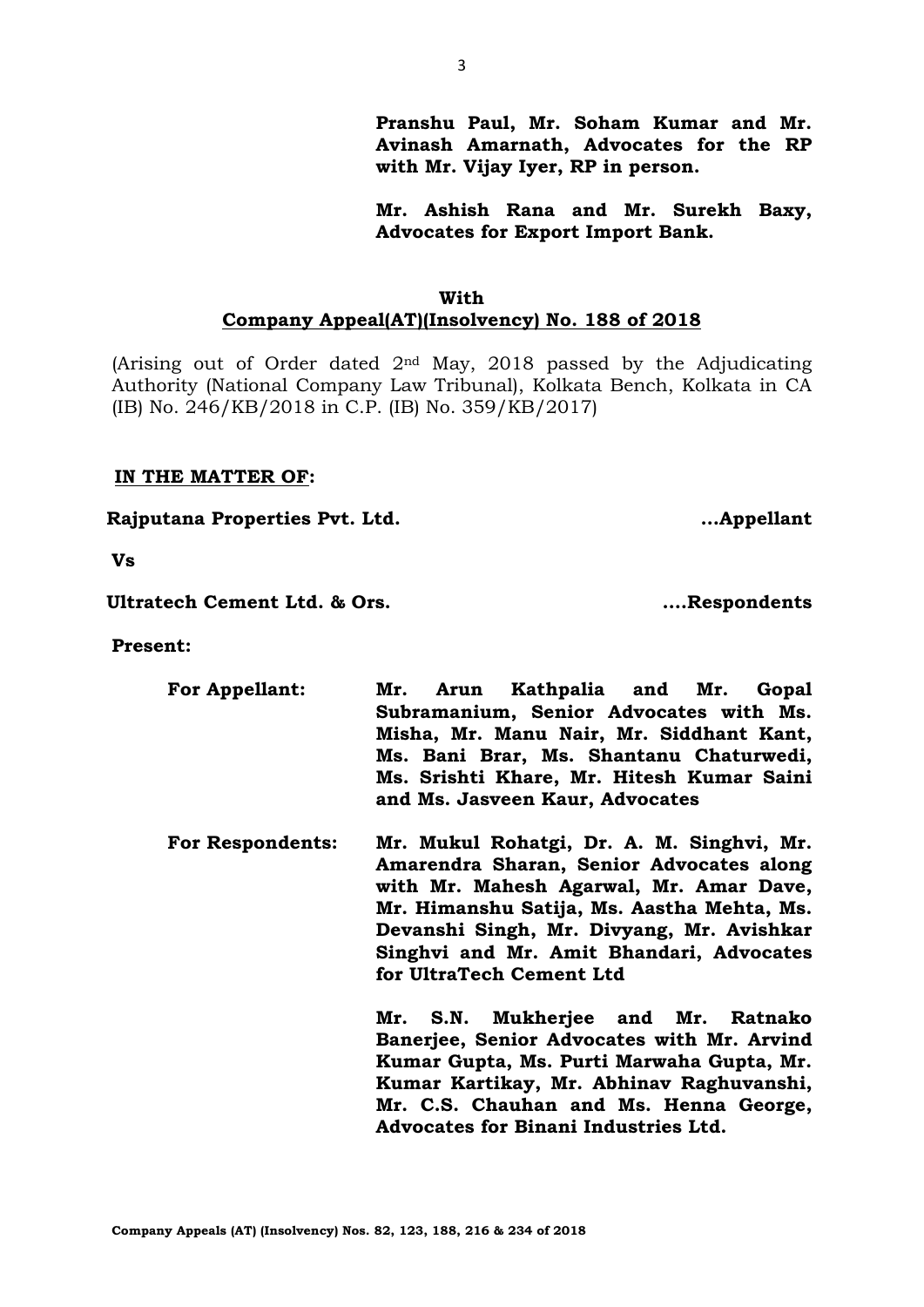4

**Mr. Sanjiv Sen and Mr. Tushar Mehta, Senior Advocates along with Mr. R. Sudhinder, Mr. Soorjya Ganguli, Ms. Nimita Kaul, Ms. Amita Sarkar and Mr. Sumant Batra, Advocates for Committee of Creditors.** 

**Mr. Amit Sibal, Senior Advocate with Mr. Nakul Sachdeva, Mr. Somesh Dhawan, Mr. Pranshu Paul, Mr. Soham Kumar and Mr. Avinash Amarnath, Advocates for the RP with Mr. Vijay Iyer, RP in person.**

**Mr. Arif S. Doctor, Mr. Nimay D. Dave, Mr. Dhaval Vussonji, Mr. Anirudh Wadhwa, Mr. Akash Jauhari and Ms. Divyata Badlani, Advocates for Operational Creditors.**

# **With Company Appeal(AT)(Insolvency) No. 216 of 2018**

(Arising out of Order dated  $2<sup>nd</sup>$  May, 2018 passed by the Adjudicating Authority (National Company Law Tribunal), Kolkata Bench, Kolkata in CA (IB) No. 244/KB/2018 in C.P. (IB) No. 359/KB/2017)

# **IN THE MATTER OF:**

**Binani Industries Limited …Appellant**

**Vs**

**Binani Cements Limited & Anr. ….Respondents**

**Present:**

- **For Appellant: Mr. S.N. Mukherjee and Mr. Ratnako Banerjee, Senior Advocates with Mr. Arvind Kumar Gupta, Ms. Purti Marwaha Gupta, Mr. Kumar Kartikay, Mr. Abhinav Raghuvanshi, Mr. C.S. Chauhan and Ms. Henna George, Advocates for Binani Industries Ltd.**
- **For Respondents: Mr. Arun Kathpalia and Mr. Gopal Subramanium, Senior Advocates with Ms. Misha, Mr. Manu Nair, Mr. Siddhant Kant, Ms. Bani Brar, Ms. Shantanu Chaturwedi,**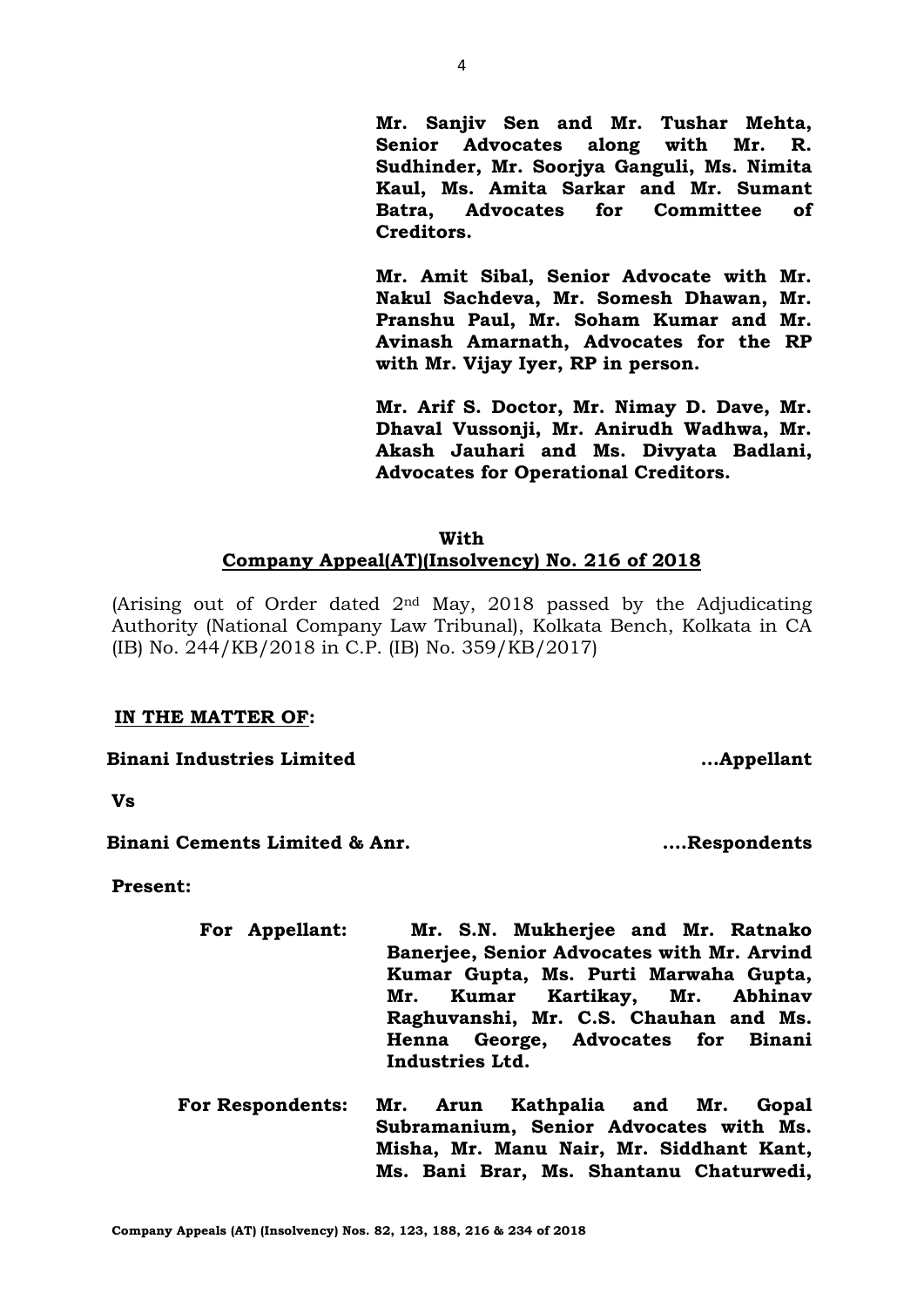**Company Appeals (AT) (Insolvency) Nos. 82, 123, 188, 216 & 234 of 2018**

**Ms. Srishti Khare and Ms. Jasveen Kaur, Advocates for Rajputana Properties Pvt. Ltd.**

**Mr. Sanjiv Sen and Mr. Tushar Mehta, Senior Advocates along with Mr. R. Sudhinder, Mr. Soorjya Ganguli, Ms. Nimita Kaul, Ms. Amita Sarkar and Mr. Sumant Batra, Advocates for Committee of Creditors.** 

**Mr. Amit Sibal, Senior Advocate with Mr. Nakul Sachdeva, Mr. Somesh Dhawan, Mr. Pranshu Paul, Mr. Soham Kumar and Mr. Avinash Amarnath, Advocates for the RP with Mr. Vijay Iyer, RP in person.**

**Mr. Ashish Rana and Mr. Surekh Baxy, Advocates for Export Import Bank.**

**Mr. P.V. Dinesh and Mr. Rajendra Beniwal, Advocates for R-5- SBI.**

# **And**

# **Company Appeal(AT)(Insolvency) No. 234 of 2018**

(Arising out of Order dated  $2<sup>nd</sup>$  May, 2018 passed by the Adjudicating Authority (National Company Law Tribunal), Kolkata Bench, Kolkata in CA (IB) No. /KB/2018 in C.P. (IB) No. 359/KB/2017)

# **IN THE MATTER OF:**

**Mr. Vijay Kumar Iyer Resolution Professional** 

**Vs**

**Mr. Braj Bhusandas Binani & Ors. ….Respondents**

**Present:**

**For Appellant: Mr. Amit Sibal, Senior Advocate with Mr. Nakul Sachdeva, Mr. Somesh Dhawan, Mr. Pranshu Paul, Mr. Soham Kumar and Mr. Avinash Amarnath, Advocates for the RP with Mr. Vijay Iyer, RP in person. For Respondents: Mr. Arun Kathpalia and Mr. Gopal Subramanium, Senior Advocates with Ms. Misha, Mr. Manu Nair, Mr. Siddhant Kant,** 

**…Appellant**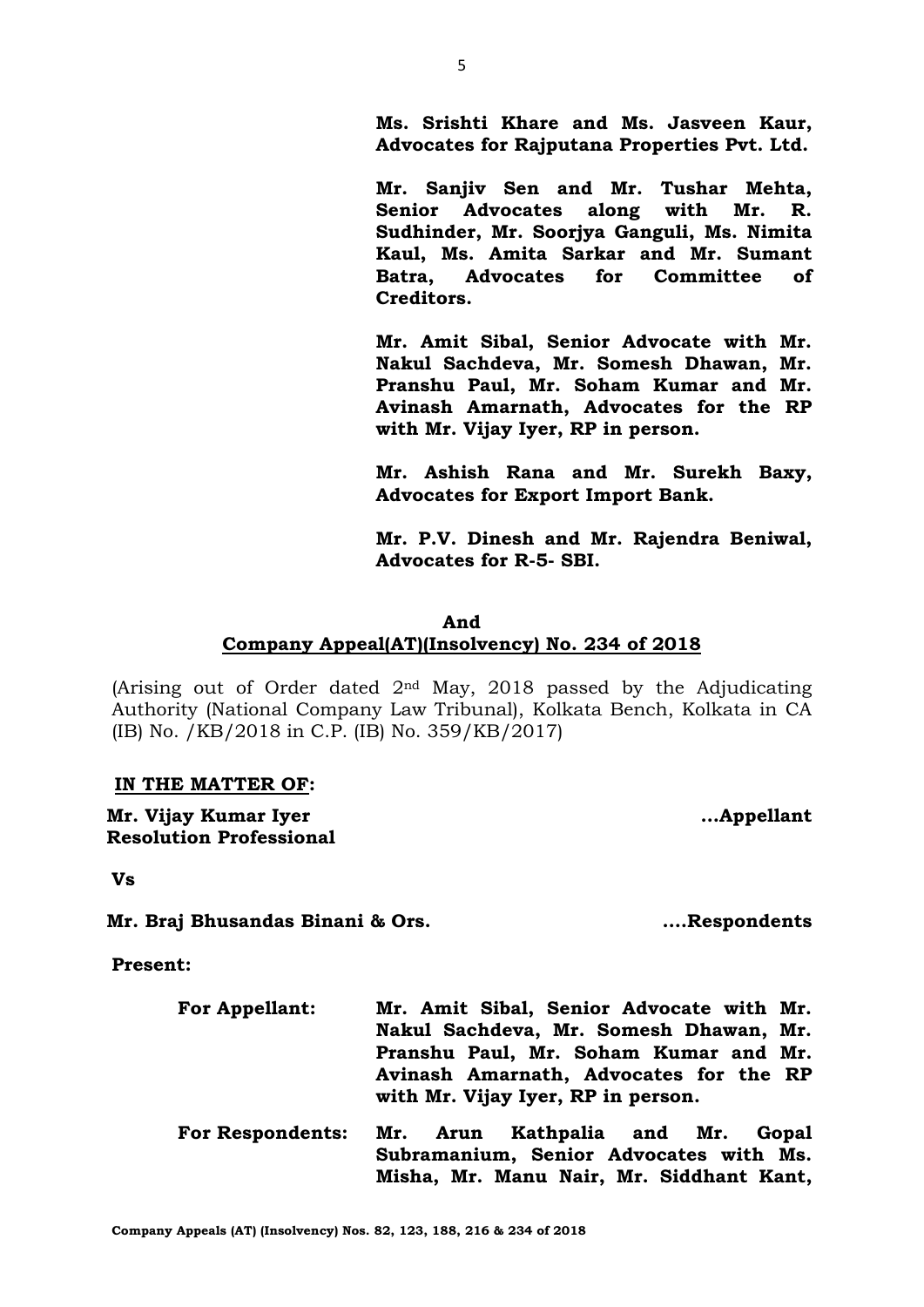**Ms. Bani Brar, Ms. Shantanu Chaturwedi, Ms. Srishti Khare and Ms. Jasveen Kaur, Advocates for 'Rajputana Properties Pvt. Ltd.'**

**Mr. Mukul Rohatgi, Dr. A. M. Singhvi, Mr. Amarendra Sharan, Senior Advocates along with Mr. Mahesh Agarwal, Mr. Amar Dave, Mr. Himanshu Satija, Ms. Aastha Mehta, Ms. Devanshi Singh, Mr. Divyang, Mr. Avishkar Singhvi and Mr. Amit Bhandari, Advocates for UltraTech Cement Ltd.**

**Mr. Sanjiv Sen and Mr. Tushar Mehta, Senior Advocates along with Mr. R. Sudhinder, Mr. Soorjya Ganguli, Ms. Nimita Kaul, Ms. Amita Sarkar and Mr. Sumant Batra, Advocates for 'Committee of Creditors'.** 

**Mr. Arif S. Doctor, Mr. Nimay D. Dave, Mr. Dhaval Vussonji, Mr. Anirudh Wadhwa, Mr. Akash Jauhari and Ms. Divyata Badlani, Advocates for 'Operational Creditors'.**

**Mr. P.V. Dinesh and Mr. Mohit Bhardwaj, Advocates for Respondent No. 5 - SBI, Hongkong.**

#### **J U D G M E N T**

#### **SUDHANSU JYOTI MUKHOPADHAYA, J.**

As all these appeals arise out of the order(s) passed by the Adjudicating Authority (National Company Law Tribunal), Kolkata Bench, Kolkata, in 'Corporate Insolvency Resolution Process' initiated against 'Binani Cement Limited'- ('Corporate Debtor'), they were heard together and are disposed of by this common judgment.

2. In the 'Corporate Insolvency Resolution Process' against 'Binani Cement Limited'- ('Corporate Debtor'), at the stage of 'Resolution Process'

6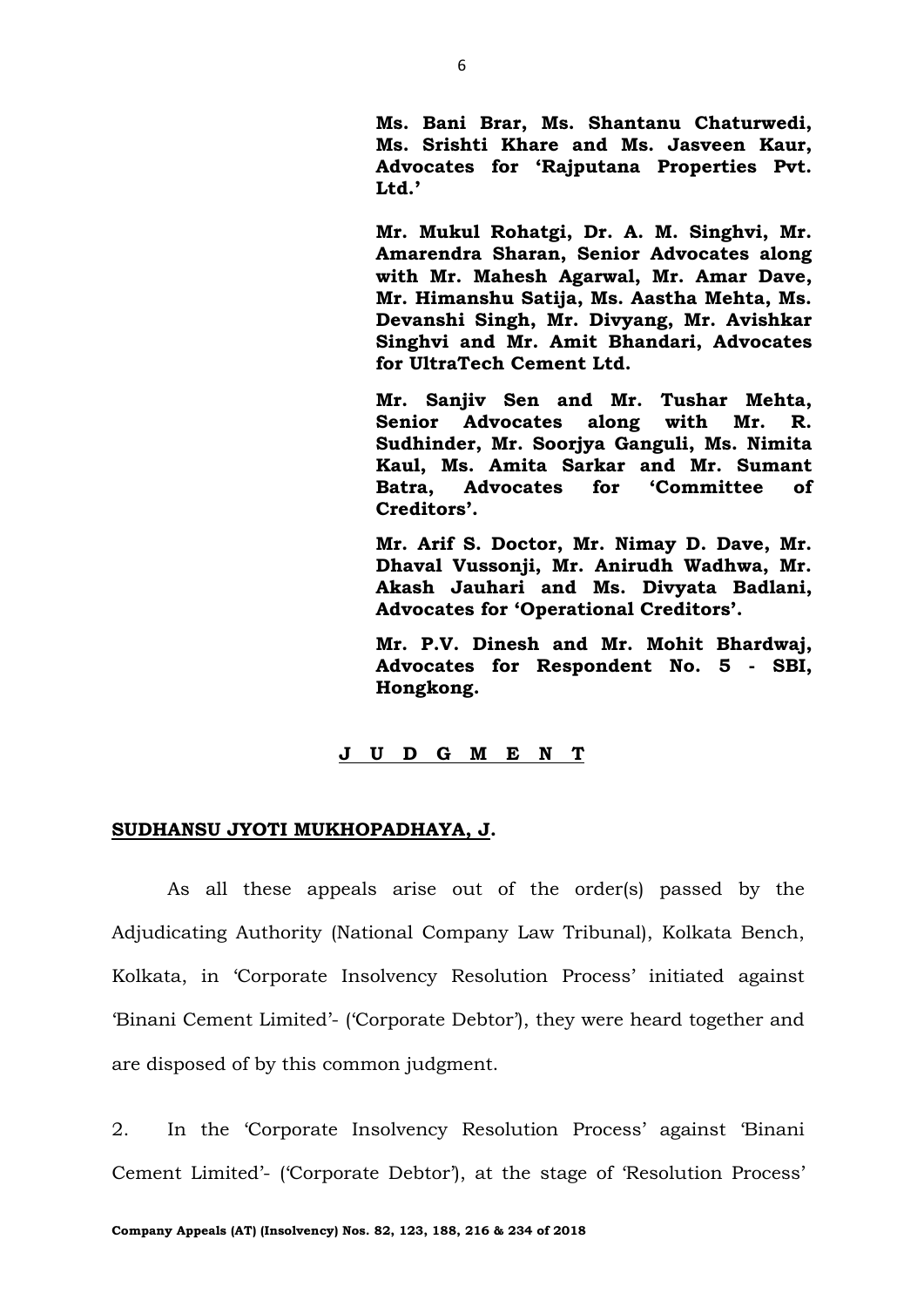different prayers and objections were made/raised by the Appellants and others, which were taken up together by the Adjudicating Authority, and disposed of by different order(s) as detailed below.

3. The 'Binani Cement Limited', a flagship subsidiary of the Appellant- 'Binani Industries Limited' representing the 'Braj Binani Group', has preferred Company Appeal (AT) (Insolvency) No. 82 of 2018 against the order dated 28th February, 2018 passed by the Adjudicating Authority (National Company Law Tribunal), Kolkata Bench, Kolkata, whereby CA(IB)No. 175/KB/2018 has been referred back to the 'Resolution Professional' to consider in accordance with the rules and regulations of the 'I&B Code'.

4. The grievance of the Appellant is that the Adjudicating Authority should have passed positive direction and should have allowed the Appellant- 'Binani Industries Limited' to interact with and/or meet the bidders/ 'Resolution Applicants', 'Financial Creditors' and other stakeholders of the 'Corporate Debtor' from time to time.

5. 'Binani Industries Limited' has also preferred another Company Appeal (AT) (Insolvency) No. 216 of 2018 against common order dated 2nd May, 2018, whereby the Adjudicating Authority refused to accept the proposal of 'Binani Industries Limited' for repayment of the dues of the 'Financial Creditors' and close the 'Corporate Insolvency Resolution Process', in absence of any jurisdiction.

7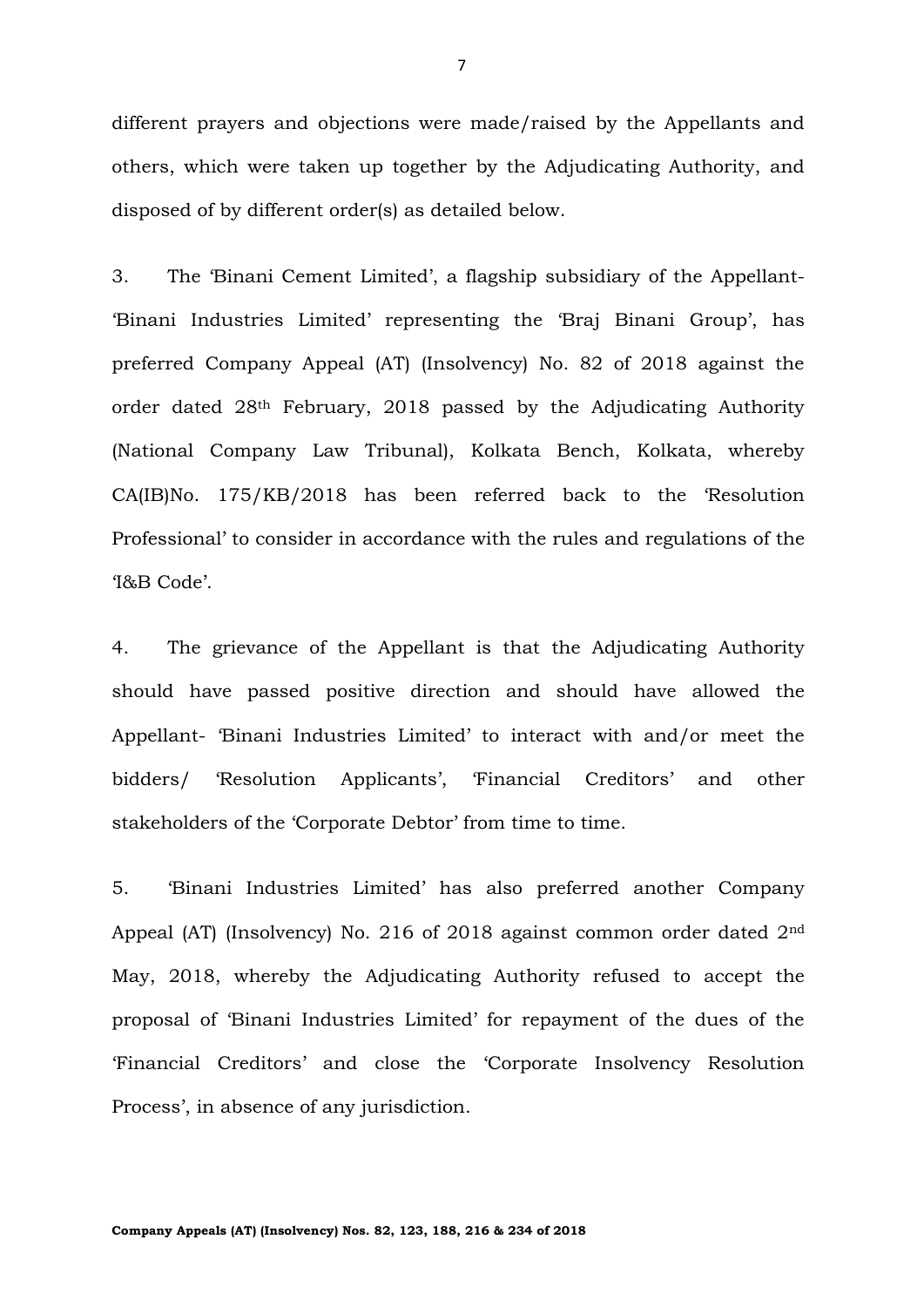6. 'Rajputana Properties Private Limited' has preferred Company Appeal (AT) (Insolvency) No. 123 of 2018 against the order dated  $27<sup>th</sup>$  March, 2018 passed by the Adjudicating Authority, whereby liberty was granted to the 'Committee of Creditors' to consider the settlement plan proposed by the 'Binani Industries Limited'.

7. Another Company Appeal (AT) (Insolvency) No. 188 of 2018 has been preferred by 'Rajputana Properties Private Limited' against the order dated 2nd May, 2018, whereby the CA (IB) No. 246/KB/2018 filed by the 'Resolution Applicant' for approval of the plan of the 'Rajputana Properties Private Limited' has not been accepted for the reasons mentioned in the said order.

8. Mr. Vijay Kumar Iyer, who is the 'Resolution Professional' has preferred Company Appeal (AT) (Insolvency) No. 234 of 2018 against the order dated 2nd May, 2018 in so far it relates to adverse observations made by the Adjudicating Authority against the said 'Resolution Professional'.

9. In the aforesaid background, all the appeals were heard together for disposal.

10. For deciding the issue, it is necessary to discuss all the relevant facts, as detailed below.

11. Mr. Vijay Kumar Iyer- 'Resolution Professional' filed an application under Sections 30 and 31 of the Insolvency and Bankruptcy Code, 2016 ('I&B Code' for short) read with Regulation 39 of the 'Insolvency and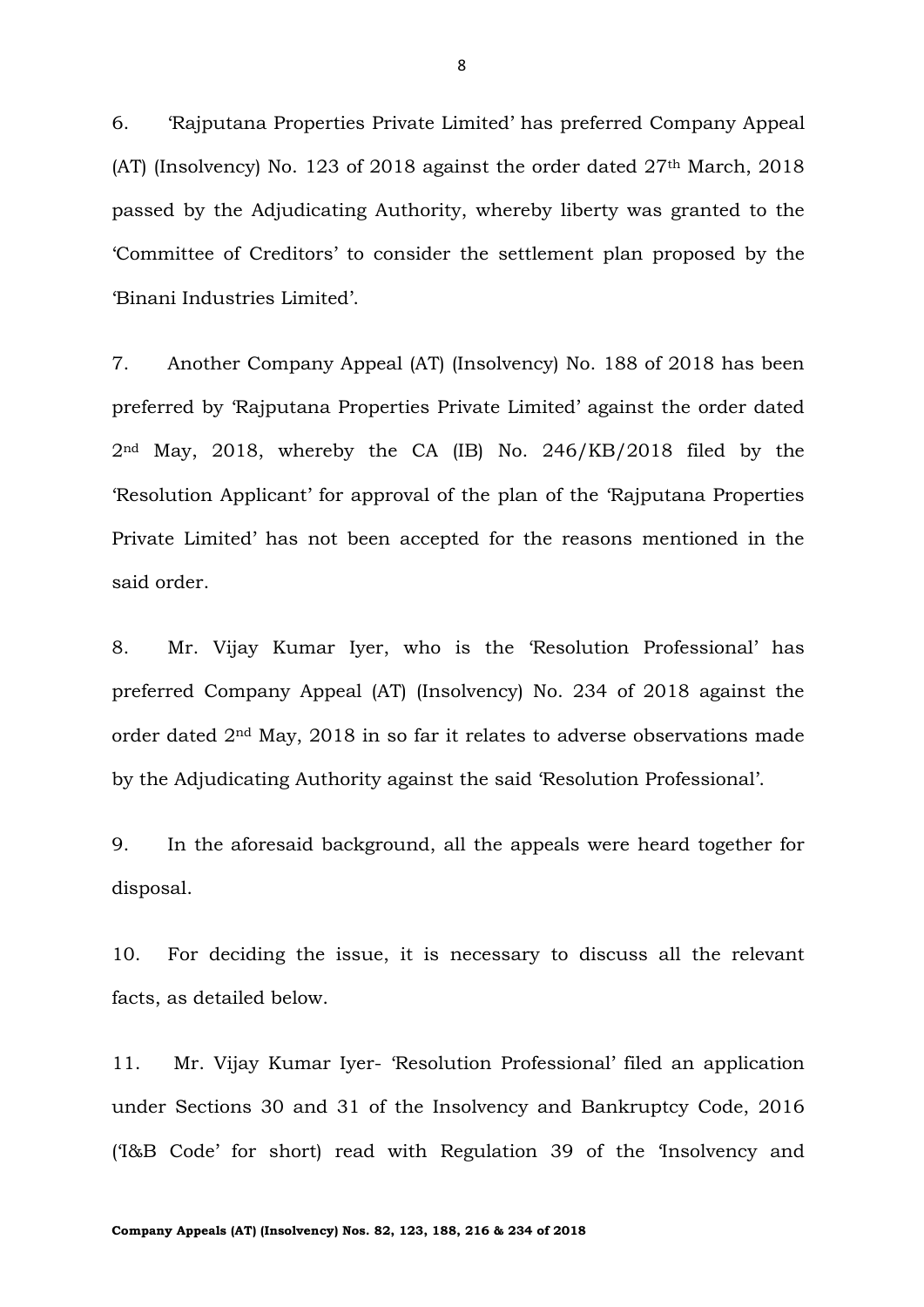Bankruptcy Board of India (Insolvency Resolution Process for Corporate persons) Regulations, 2016' for approval of the 'Resolution Plan' for 'Binani Cement Limited'. It was informed that the application is within time and the 'Committee of Creditors' by majority vote approved the 'Resolution Plan' submitted by 'Rajputana Properties Private Limited'.

12. As noticed, number of objections were filed by the Respondents including, 'Binani Industries Limited', a group company of 'Binani Cement Limited'- ('Corporate Debtor'), 'Ultratech Cement Limited' and others.

13. The Adjudicating Authority noticed that the 'Committee of Creditors' after extensive negotiation and consultation with the 'Rajputana Properties Private Limited' voted in the meeting held on 14th March, 2018 with 99.43% and approved the plan submitted by the 'Rajputana Properties Private Limited'. However, 10.53% of the 'Committee of Creditors' who were forced to vote in favour of the 'Resolution Plan' recorded a protest note(s) alleging that they had not been dealt with equitably when compared with other 'Financial Creditors' who were corporate guarantee beneficiaries of the 'Corporate Debtor'.

14. The Adjudicating Authority also noticed that the 'Resolution Plan' submitted by the 'Ultratech Cement Limited', including revised offer submitted on 8<sup>th</sup> March, 2018 was not properly considered by the 'Committee of Creditors' for wrong reasons.

15. The Adjudicating Authority held that the 'Resolution Plan' submitted by 'Rajputana Properties Private Limited' was discriminatory and contrary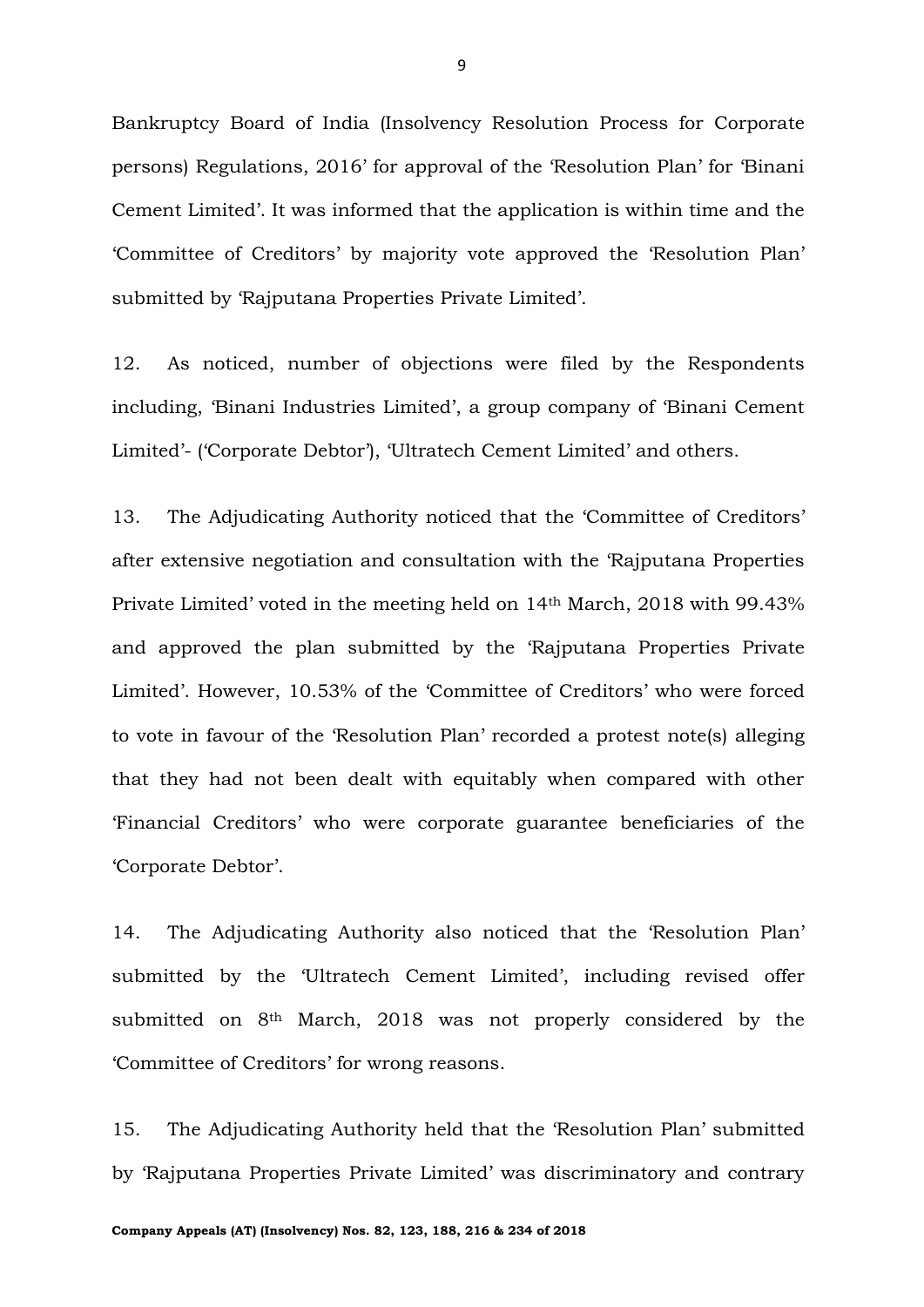to the scheme of the 'I&B Code'. Thereby, while rejecting the 'Resolution Plan' submitted by 'Rajputana Properties Private Limited' as discriminatory, directed the 'Committee of Creditors' to consider the other 'Resolution Plans', including the 'Resolution Plans' submitted by 'Ultratech Cement Limited'.

16. Mr. Arun Kathpalia, learned Senior Counsel appearing on behalf of 'Rajputana Properties Private Limited' while assailed the decision of the Adjudicating Authority relating to rejection of the 'Resolution Plan' as was approved by the 'Committee of Creditors', Mr. Gopal Subramanium, learned Senior Counsel appearing on behalf of 'Rajputana Properties Private Limited' challenged the part of the order whereby the 'Resolution Plan' of 'Ultratech Cement Limited' was ordered to be considered. The 'Binani Industries Limited' has also challenged the 'Resolution Plan' on other grounds.

17. To decide the issue, it will be desirable to notice the object of the 'I&B Code', object of 'Resolution' and what is expected from the 'Committee of Creditors', as summarized below: -

#### **1. The objective of the 'I&B Code'**

As evident from the long title of the 'I&B Code', it is for reorganisation and insolvency resolution of corporate persons, partnership firms and individuals in a time bound manner for maximisation of value of assets of such persons to promote entrepreneurship, availability of credit, and balance the interests of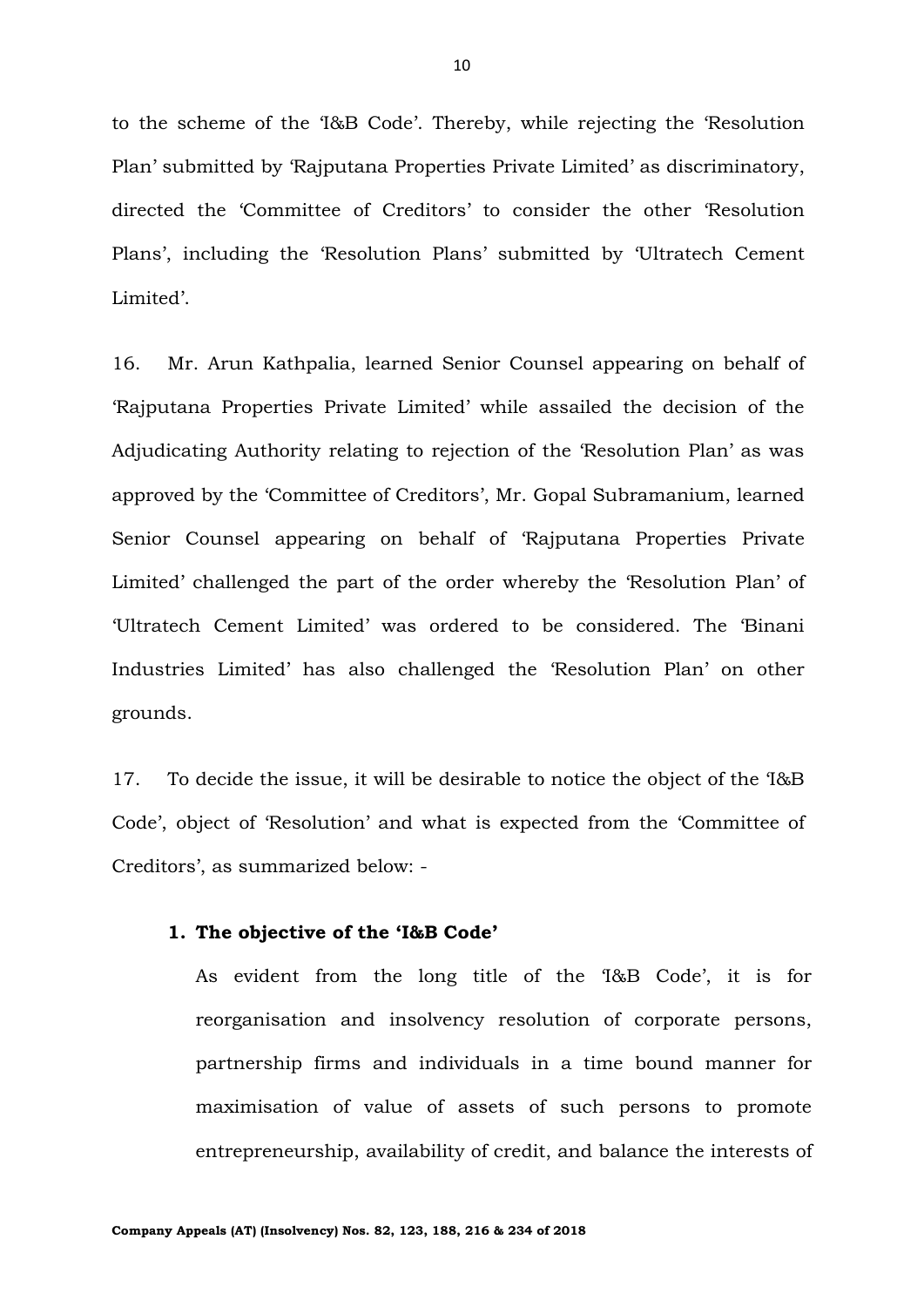all stakeholders. The recent Ordinance explicitly aims to promote resolution over liquidation.

**2.** The objective of the 'I&B Code' is **Resolution**.

The Purpose of Resolution is for **maximisation of value of assets of the 'Corporate Debtor'** and thereby for all creditors. It is not maximisation of value for a 'stakeholder' or 'a set of stakeholders' such as Creditors and **to promote entrepreneurship, availability of credit and balance the interests.** The first order objective is "resolution". The second order objective is "maximisation of value of assets of the 'Corporate Debtor'' and the third order objective is "promoting entrepreneurship, availability of credit and balancing the interests". This order of objective is sacrosanct.

In the matter of *"Arcelor Mittal India Pvt. Ltd. v. Satish Kumar Gupta and Ors."*, the Hon'ble Supreme Court observed that *"the 'Corporate Debtor' consists of several employees and workmen whose daily bread is dependent on the outcome of the CIRP. If there is a resolution applicant who can continue to run the corporate debtor as a going concern, every effort must be made to try and see that this is made possible".*

**3. 'Financial Creditors' as members of the 'Committee of Creditors' and their Role.**

a. The Bankruptcy Law Reforms Committee (BLRC), which conceptualised the 'I&B Code', reasoned as under: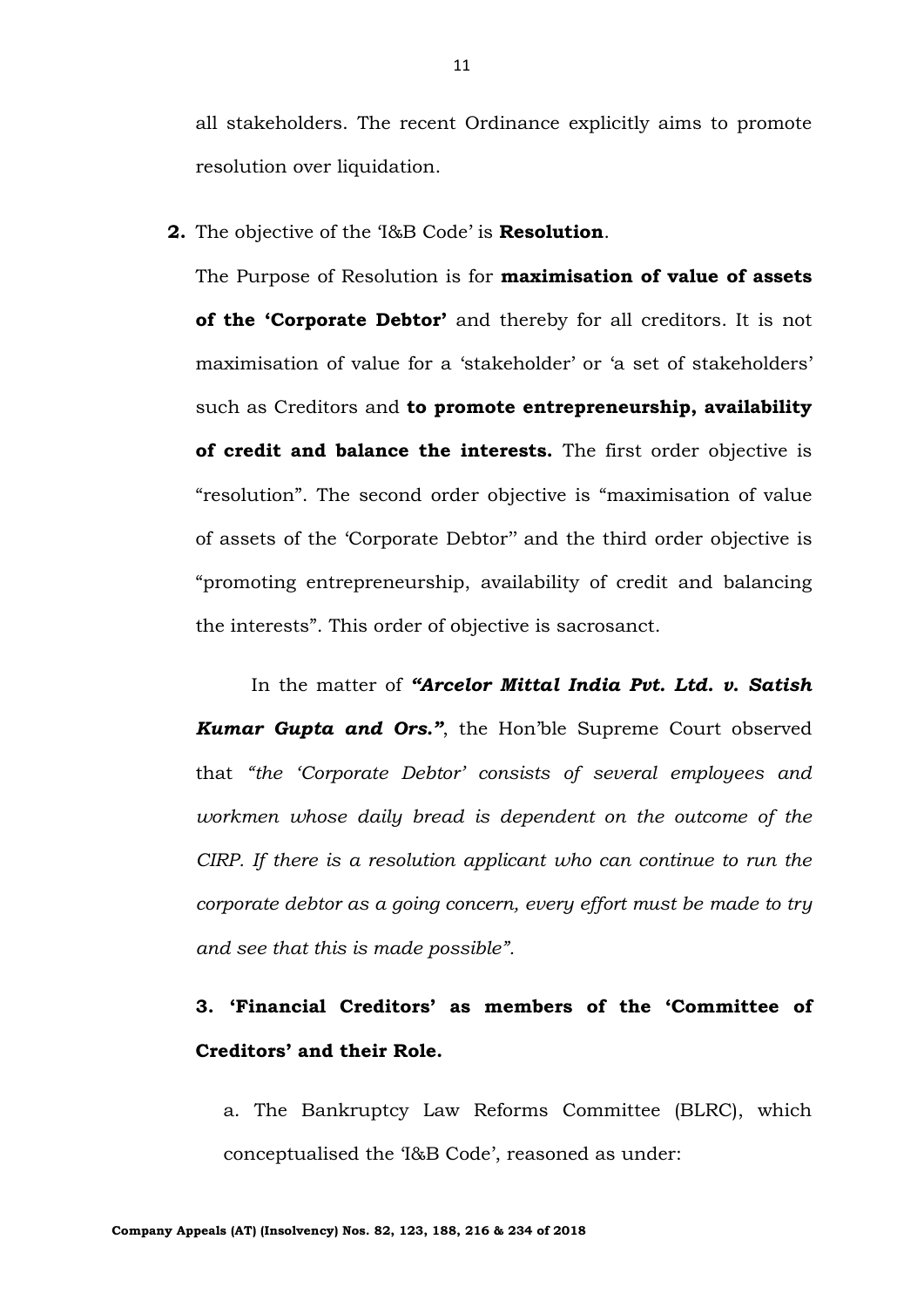i. Under Para 5.3.1, sub-para 4, the BLRC provided rationale for 'Financial Creditors' as under:

"4. Creation of the creditors committee

…

*The Committee deliberated on who should be on the creditors committee, given the power of the creditors committee to ultimately keep the entity as a going concern or liquidate it. The Committee reasoned that members of the creditors committee have to be creditors both with the capability to assess viability, as well as to be willing to modify terms of existing liabilities in negotiations. Typically, 'Operational Creditors' are neither able to decide on matters regarding the insolvency of the entity, nor willing to take the risk of postponing payments for better future prospects for the entity. The Committee concluded that for the process to be rapid and efficient, the 'I&B Code' will provide that the creditors committee should be restricted to only the 'Financial Creditors'.*

ii. In Para 3.4.2 dealing with 'Principles driving design', the principle IV reads as under: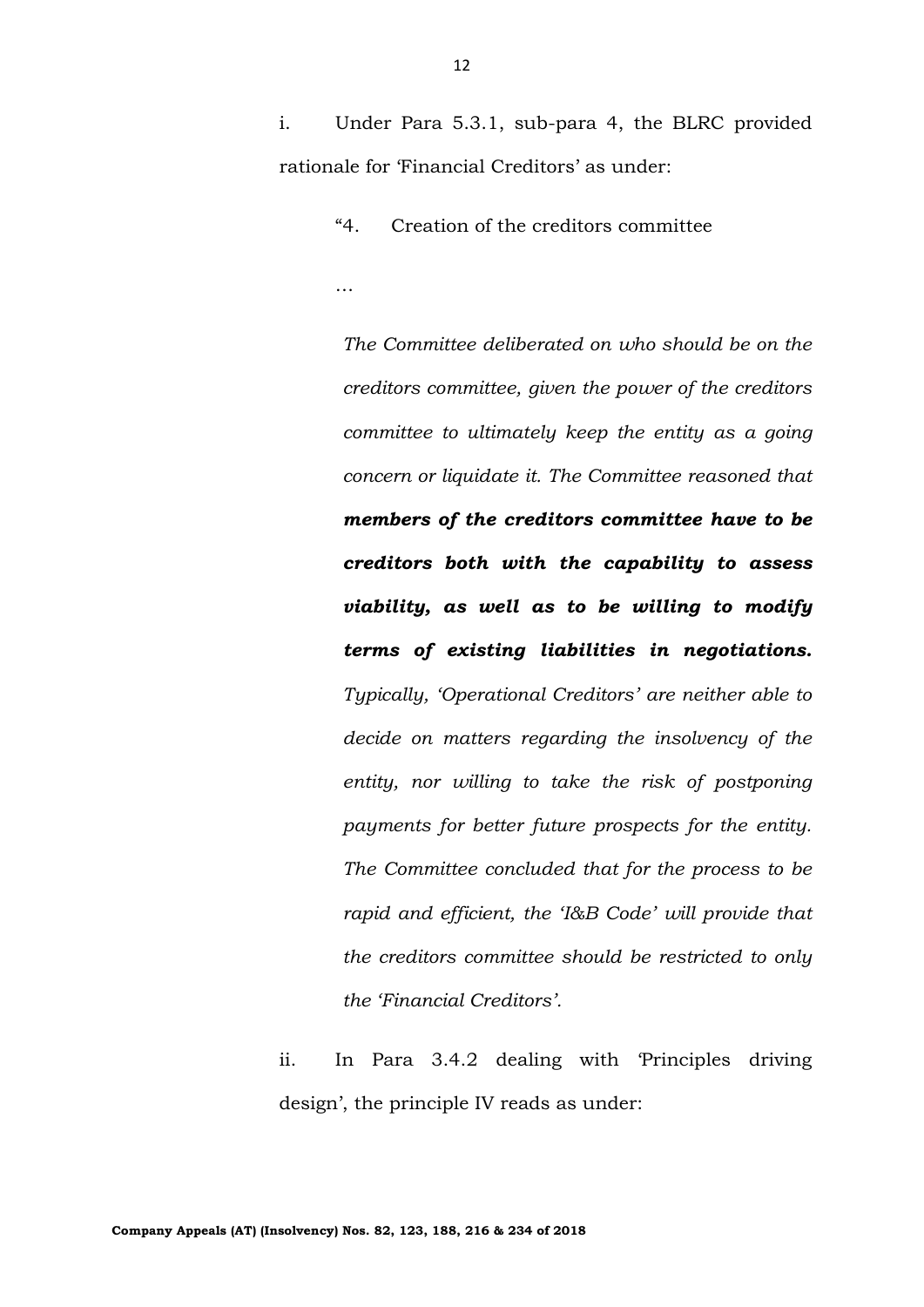*"IV. The 'I&B Code' will ensure a collective process.*

*9. The law must ensure that all key stakeholders will participate to collectively assess viability. The law must ensure that all creditors who have the capability and the willingness to restructure their liabilities must be part of the negotiation process. The liabilities of all creditors who are not part of the negotiation process must also be met in any negotiated solution."*

b. **The 'I&B Code' aims at promoting availability of credit.**  Credit comes from the 'Financial Creditors' and the 'Operational Creditors'. Either creditor is not enough for business. Both kinds of credits need to be on a level playing field. 'Operational Creditors' need to provide goods and services. *If they are not treated well or discriminated, they will not provide goods and services on credit. The objective of promoting availability of credit will be defeated.*

c. The 'I&B Code' is for reorganisation and insolvency resolution of corporate persons, ….for **maximisation of value of assets of such persons to…. balance interests of all stakeholders.** It is possible to balance interests of all stakeholders if the resolution maximises the value of assets of the 'Corporate Debtor'. One cannot balance interest of all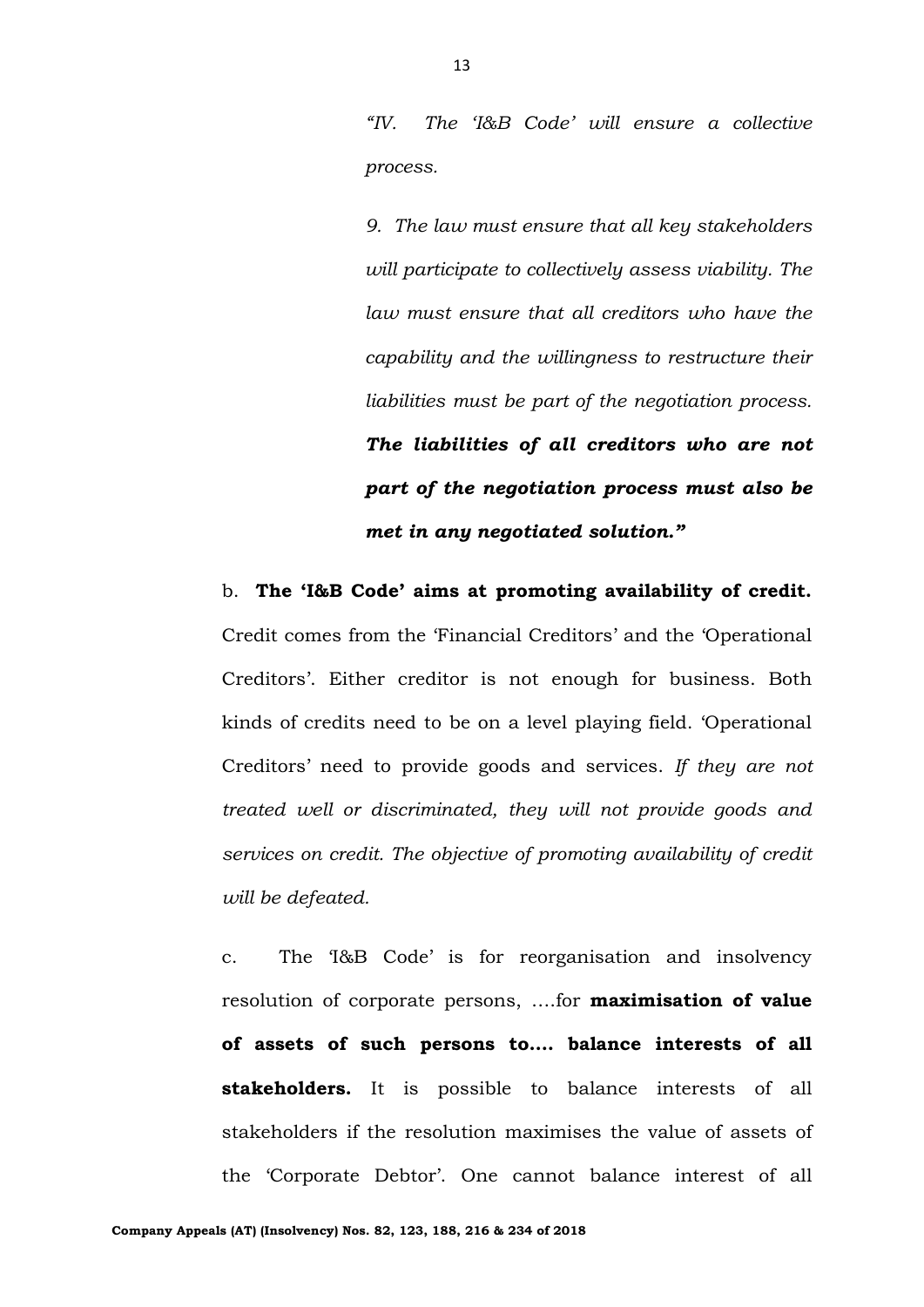stakeholder such as 'Financial Creditors'. One or a set of stakeholders cannot benefit unduly stakeholder at the cost of another.

d. The 'I&B Code' prohibits any action to foreclose, recover or enforce any security interest during resolution period and thereby prevents a creditor from maximising his interests.

e. It follows from the above:

# i. **The liabilities of all creditors who are not part of 'Committee of Creditors' must also be met in the resolution.**

- ii. The 'Financial Creditors can modify the terms of existing liabilities, while other creditors cannot take risk of postponing payment for better future prospectus. That is, 'Financial Creditors' can take haircut and can take their dues in future, while 'Operational Creditors' need to be paid immediately.
- iii. A creditor cannot maximise his own interests in view of moratorium.'
- *iv. If one type of credit is given preferential treatment, the other type of credit will disappear from market. This will be against the objective of promoting availability of credit.*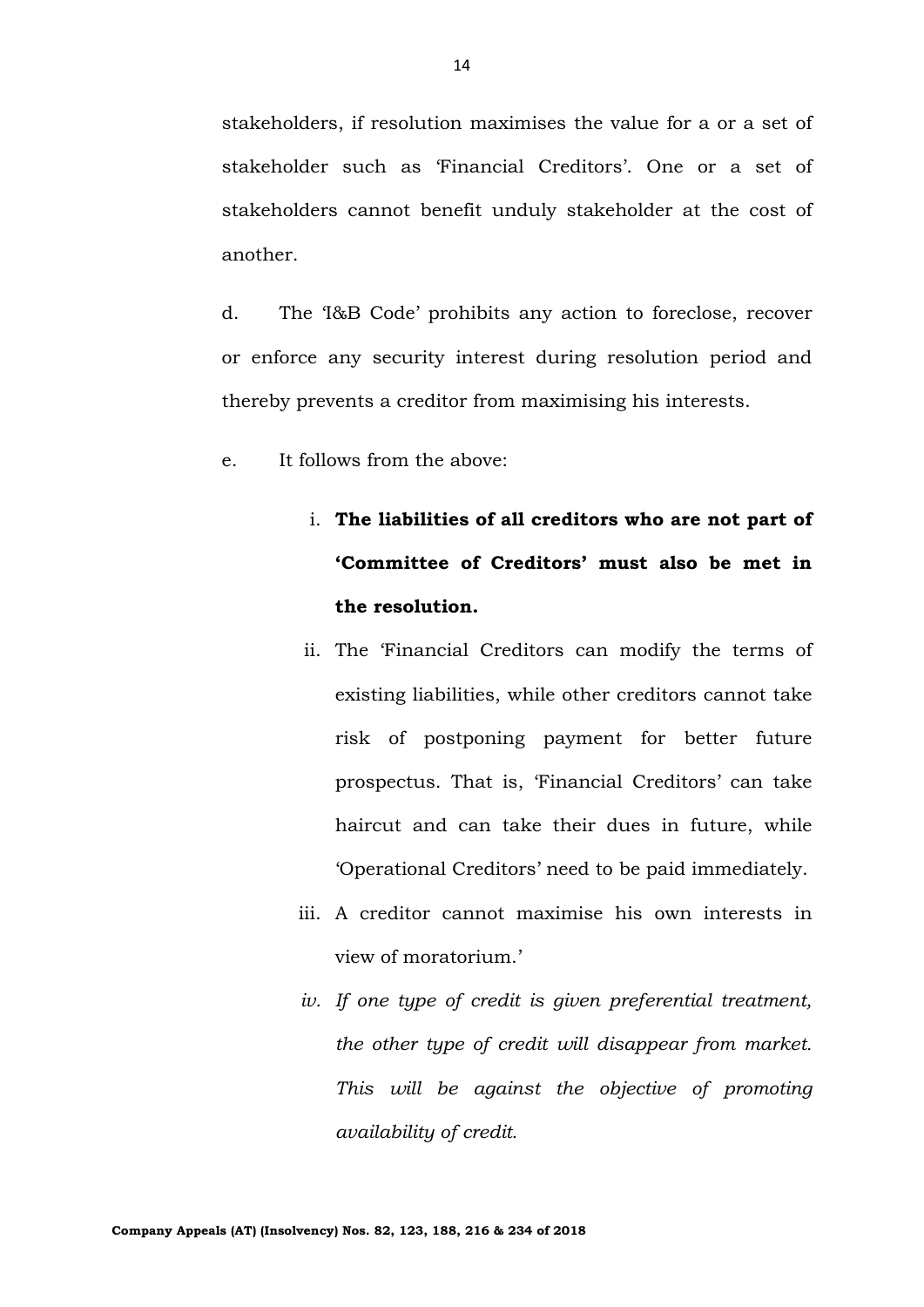- v. The 'I&B Code' aims to balance the interests of all stakeholders and does not maximise value for 'Financial Creditors'.
- vi. Therefore, the dues of creditors of 'Operational Creditors' must get at least similar treatment as compared to the due of 'Financial Creditors'.

# **3. 'Resolution Plan'**

The 'I&B Code' defines 'Resolution Plan' as a plan for insolvency resolution of the 'Corporate Debtor' as a going concern. It does not spell out the shape, colour and texture of 'Resolution Plan', which is left to imagination of stakeholders. Read with long title of the 'I&B Code', functionally, the 'Resolution Plan' must resolve insolvency (rescue a failing, but viable business); should maximise the value of assets of the 'Corporate Debtor', and should promote entrepreneurship, availability of credit, and balance the interests of all the stakeholders.

**It is not a sale.** No one is selling or buying the 'Corporate Debtor' through a 'Resolution Plan'. It is resolution of the 'Corporate Debtor' as a going concern. One does not need a 'Resolution Plan' for selling the 'Corporate Debtor'. If it were a sale, one can put it on a trading platform. Whosoever pays the highest price would get it. There is no need for voting or application of mind for approving a 'Resolution Plan', as it will be sold at the highest price. One would not need 'Corporate Insolvency Resolution Process', 'Interim Resolution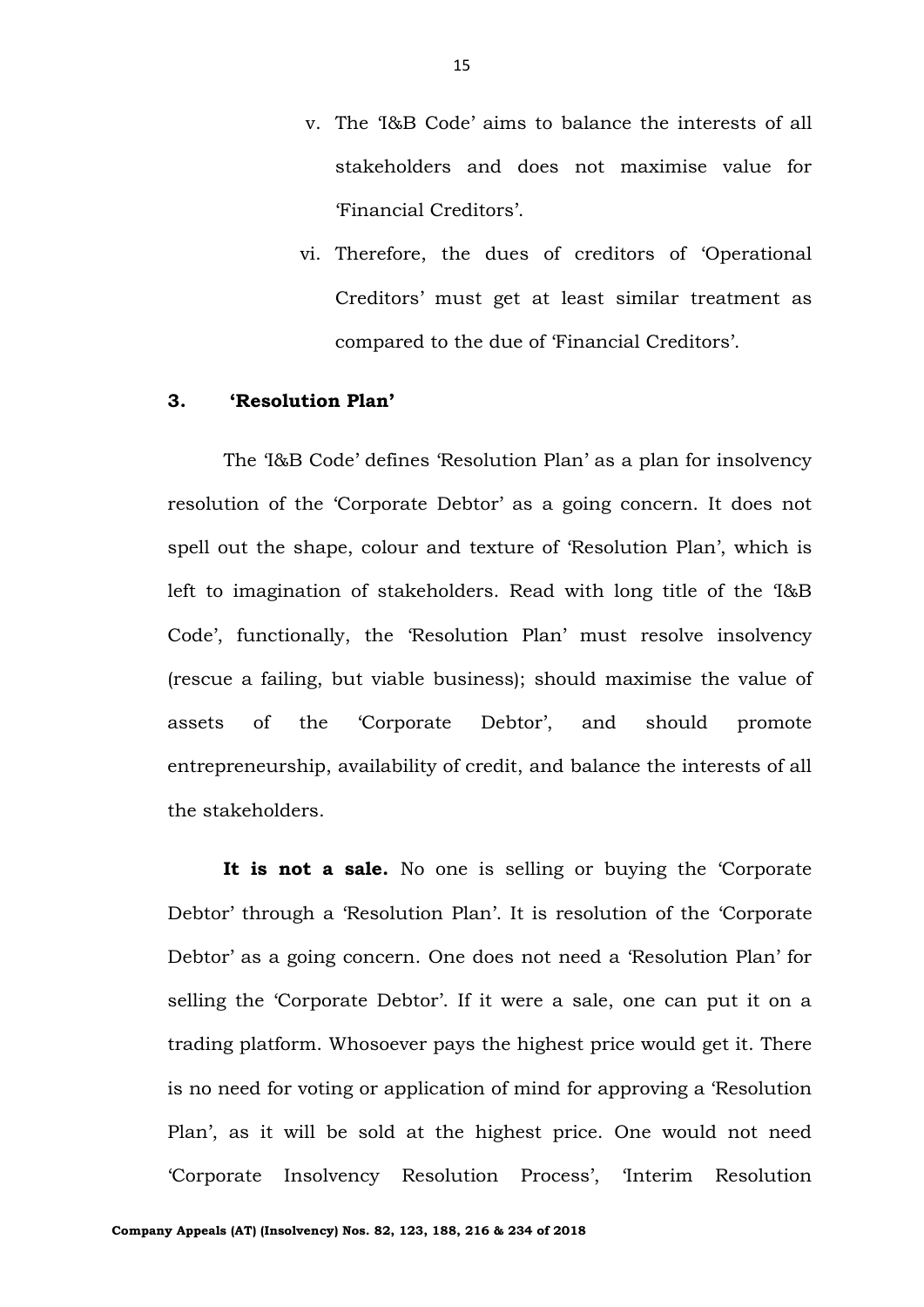Professional', 'Resolution Professional', interim finance, calm period, essential services, Committee of Creditors or 'Resolution Applicant' and detailed, regulated process for the purpose of sale. It is possible that under a 'Resolution Plan', certain rights in the 'Corporate Debtor', or assets and liabilities of the 'Corporate Debtor' are exchanged, but that is incidental.

**It is not an auction.** Depending on the facts and circumstances of the 'Corporate Debtor', 'Resolution Applicant' may propose a 'Resolution Plan' that entails change of management, technology, product portfolio or marketing strategy; acquisition or disposal of assets, undertaking or business; modification of capital structure or leverage; infusion of additional resources in cash or kind over time; etc. Each plan has a different likelihood of turnaround depending on credibility and track record of 'Resolution Applicant' and feasibility and viability of a 'Resolution Plan' are not amenable to bidding or auction. It requires application of mind by the 'Financial Creditors' who understand the business well.

It is not recovery: Recovery is an individual effort by a creditor to recover its dues through a process that has debtor and creditor on opposite sides. When creditors recover their dues – one after another or simultaneously- from the available assets of the firm, nothing may be left in due course. Thus, while recovery bleeds the 'Corporate Debtor' to death, resolution endeavors to keep the 'Corporate Debtor'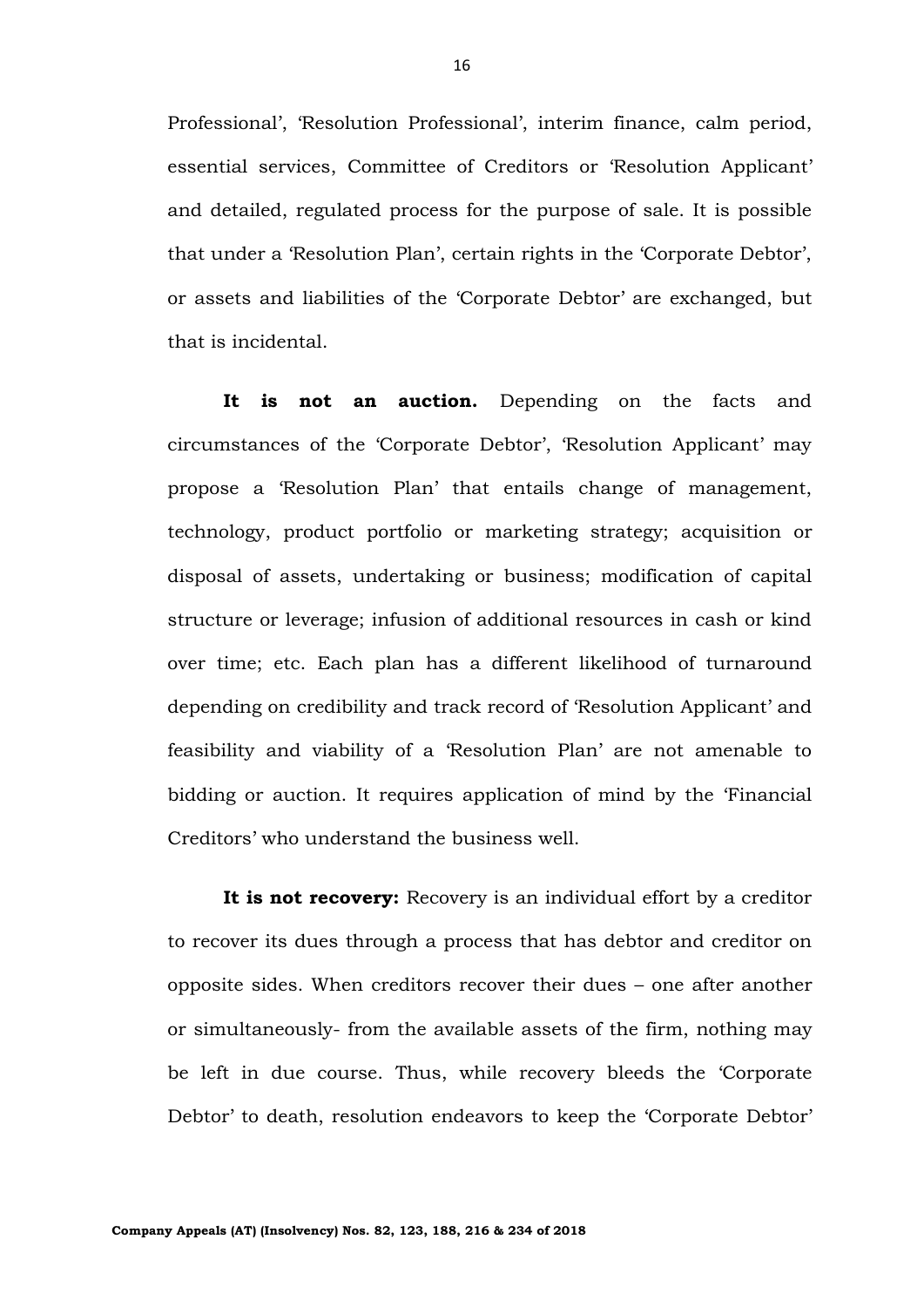alive. In fact, the 'I&B Code' prohibits and discourages recovery in several ways.

**It is not liquidation:** Liquidation brings the life of a corporate to an end. It destroys organisational capital and renders resources idle till reallocation to alternate uses. Further, it is inequitable as it considers the claims of a set of stakeholders only if there is any surplus after satisfying the claims of a prior set of stakeholders fully. The 'I&B Code', therefore, does not allow liquidation of a 'Corporate Debtor' directly. It allows liquidation only on failure of 'Corporate Insolvency Resolution Process'. It rather facilitates and encourages resolution in several ways.

### **'Resolution Plan' submitted by** '**Rajputana Properties Private Limited'**

18. To decide the question whether the 'Resolution Plan' submitted by 'Rajputana Properties Private Limited' is discriminatory and against the provisions of the 'I&B Code', it is desirable to notice the financial terms of the 'Resolution Plan' of the 'Rajputana Properties Private Limited' gist of which has been produced by Mr. Arun Kathpalia, learned Senior Counsel and is as follows:

| s.<br>NO.                                                    | <b>PARTICULARS</b>                           | <b>VOTING</b><br><b>SHARE</b> | <b>VERIFIED</b><br><b>CLAIM</b><br>(IN Rs.<br>Crores) | <b>PROPOSED</b><br><b>PAYMENT</b><br>(IN RS.<br><b>CRORES</b> | <b>PERCENTAGE</b> |
|--------------------------------------------------------------|----------------------------------------------|-------------------------------|-------------------------------------------------------|---------------------------------------------------------------|-------------------|
|                                                              | Insolvency Resolution<br>Process Costs       | N.A.                          | 114.08                                                | 114.08                                                        | 100%              |
| 2.                                                           | Workmen Wages                                | N.A.                          | 18                                                    | 18                                                            | 100%              |
| FINANCIAL CREDITORS WITH DIRECT EXPOSURE TO CORPORATE DEBTOR |                                              |                               |                                                       |                                                               |                   |
| 3.                                                           | Edelweiss Asset<br>Reconstruction<br>Company | 42.9%                         | 2775.82                                               | 2775.82                                                       | 100%              |

"**FINANCIAL TERMS OF RESOLUTION PLAN OF RPPL**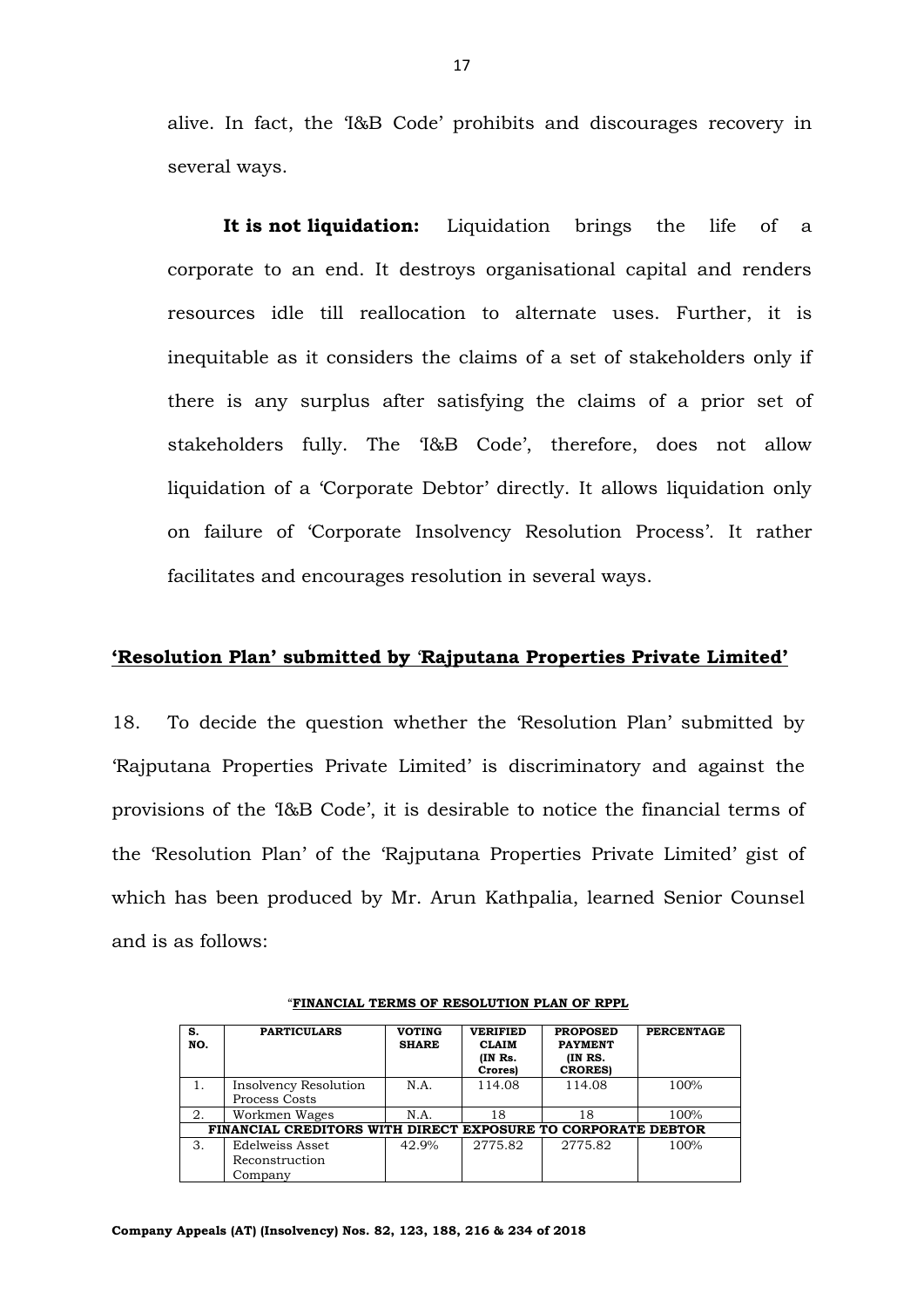| 4.  | <b>IDBI</b> Bank Limited                                     | 5.2%  | 335.85         | 335.85                                            | 100%   |
|-----|--------------------------------------------------------------|-------|----------------|---------------------------------------------------|--------|
| 5.  | Bank of Baroda                                               | 6.6%  | 427.69         | 427.69                                            | 100%   |
| 6.  | Canara Bank                                                  | 5.7%  | 370.34         | 370.34                                            | 100%   |
| 7.  | Bank of India                                                | 1.5%  | 94.66          | 94.66                                             | 100%   |
| 8.  | State Bank of India                                          | 0.6%  | 36.89          | 36.89                                             | 100%   |
|     | FINANCIAL CREDITORS TO WHOM CORPORATE DEBTOR WAS A GUARANTOR |       |                |                                                   |        |
| 9.  | <b>IDBI</b> Bank Limited<br>(Dubai Branch)                   | 24.2% | 1567           | 1567                                              | 100%   |
| 10. | Export-Import Bank<br>of India                               | 9.6%  | 620            | 450                                               | 72.59% |
| 11. | State Bank of India<br>(Hong Kong)                           | 0.6%  | 37             | 3.7                                               | 10%    |
| 12. | Bank of Baroda<br>(London)                                   | 2.7%  | 172            | 172                                               | 100%   |
| 13. | State Bank of India<br>(Bahrain)                             | 0.4%  | 25             | 25                                                | 100%   |
| 14. | Syndicate Bank                                               | 0.1%  | $\overline{7}$ | $\overline{7}$                                    | 100%   |
|     |                                                              |       |                | <b>OPERATIONAL CREDITORS (OTHER THAN WORKMEN)</b> |        |
| 15. | <b>Unrelated Parties</b>                                     | N.A.  | 443.23         | 151                                               | 35%    |
| 16. | <b>Related Parties</b>                                       | N.A.  | 60.14          | <b>NIL</b>                                        | N.A.   |
| 17. | <b>Statutory Liabilities</b>                                 | N.A.  | 177.50         | 33.10                                             | 19.3%  |
| 18. | Equity/Working<br>Capital Infusion                           | N.A.  | N.A            | 350                                               | N.A.   |
|     | <b>TOTAL</b>                                                 |       | 7289.05        | 6932.46                                           |        |
|     |                                                              |       |                |                                                   |        |

19. From the gist aforesaid, it will be evident that the 'Financial Creditors' such as, 'Edelweiss Asset Reconstruction Company Limited', 'IDBI Bank Limited', 'Bank of Baroda', 'Canara Bank', 'Bank of India' and 'State Bank of India' has been provided with 100% of their verified claim, the 'Resolution Applicant' ('Rajputana Properties Private Limited') has given lesser percentage to Export-Import Bank of India (72.59%) and State Bank of India-Hong Kong (10%). Discrimination has been made on the ground that some of the 'Financial Creditors' are direct exposure to the 'Corporate Debtor' or some of the 'Financial Creditors' to whom the 'Corporate Debtor' was guarantor. Even the guarantors who are treated to be the 'Financial Creditors', such as 'IDBI Bank Limited (Dubai Branch)', 'Bank of Baroda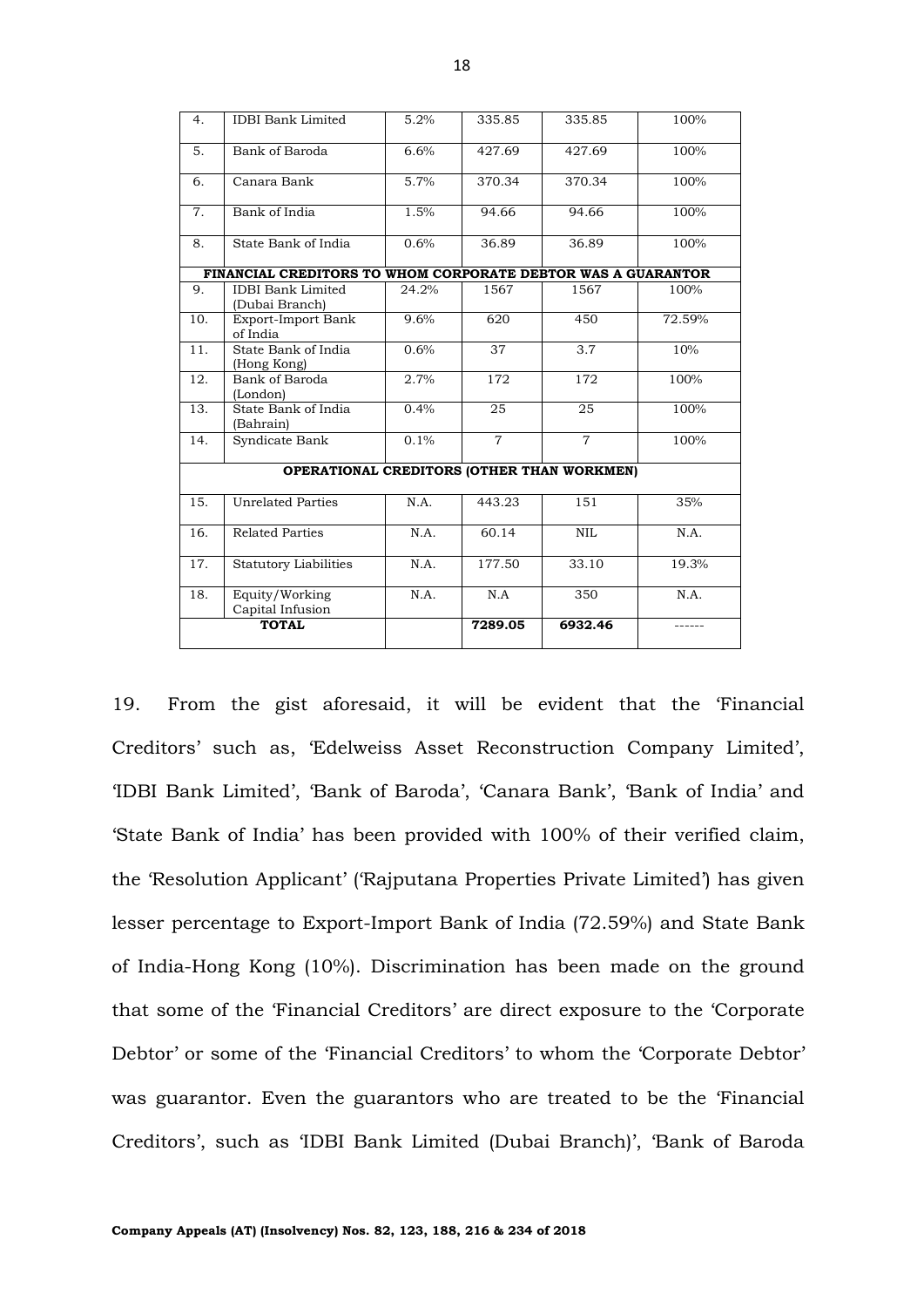(London)', 'State Bank of India (Bahrain)', 'Syndicate Bank' have been provided with 100% proposed payment of their verified claim but the 'Export-Import Bank of India' and the 'State Bank of India (Hong Kong)' who are similarly situated have been discriminated.

20. Learned Senior Counsel appearing on behalf of the 'Rajputana Properties Private Limited' submitted that the 'Exim Bank' has been allotted 72.59% as the principal borrower is 'Binani Industries Limited' which itself is a non-performing asset and facing proceedings under the 'I&B Code'.

With regard to claim of 'State Bank of India (Hong Kong)', it was submitted that it could not be paid in full as 'Rajputana Properties Private Limited' was never granted the opportunity to undertake diligence of the underlying plans in China despite repeated requests. Therefore, no opportunity to appropriately analyse the commercial viability.

21. Though the aforesaid explanation seems to be attractive but such ground cannot be taken to discriminate between two same sets of the Creditors namely the 'Financial Creditors' who are similarly situated as guarantors.

22. In so far as the 'Operational Creditors' (other than workmen) are concerned, it will be seen that 'unrelated parties' have been provided with 35% of their verified claim which is about Rs. 90 crores. However, 'related parties' have not been provided with any amount. The breakup of payments to the 'Operational Creditors' has been shown as follows: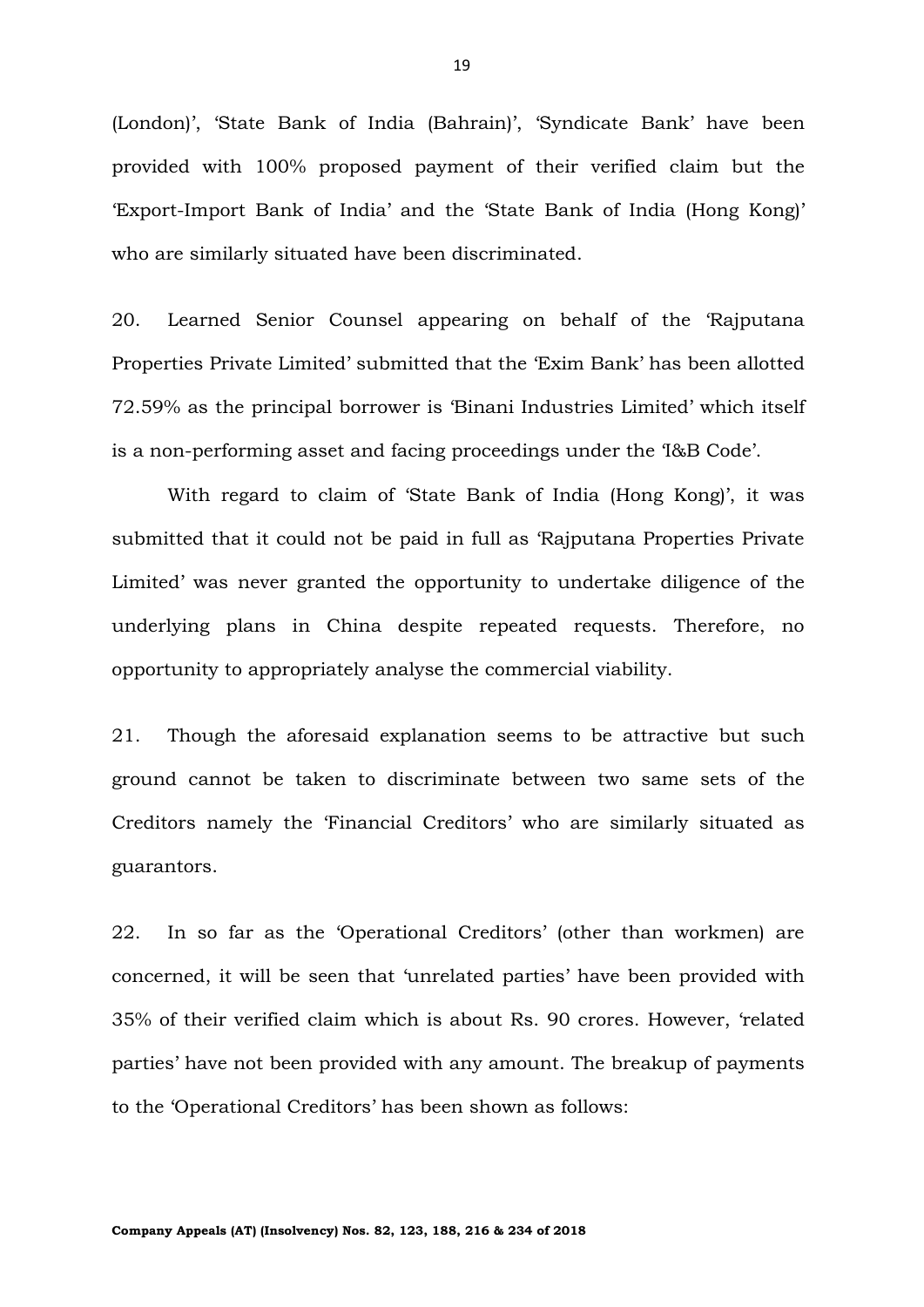- *"(a)Trade creditors with o/s of less than Rs. 1 Crore are being paid 100% of their verified claims and form 98.5% of the total trade creditors (i.e. approximately 2937 out of a total of 2988 creditors)*
- *(b) Trade creditors with o/s of Rs. 1-5 Crores are being paid 40% or Rs. 1 Crore, whichever is higher (i.e. approximately 24 'Operational Creditors')*
- *(c) Trade creditors with o/s of Rs. 5-10 Crores are being paid 25% or Rs. 2 Crores, whichever is higher (i.e. approximately 5 'Operational Creditors')*
- *(d) Trade creditors with o/s of higher than Rs. 10 Crores are being paid 5% or Rs. 2.5 Crores, whichever is higher (i.e. approximately 10 'Operational Creditors')"*

23. However, the 'I&B Code' or the Regulations framed by the Insolvency and Bankruptcy Board of India do not prescribe differential treatment between the similarly situated 'Operational Creditors' or the 'Financial Creditors' on one or other grounds.

24. Learned counsel appearing on behalf of the 'Exim Bank' submitted that they were forced to vote in favor of the 'Resolution Plan' as the 'Resolution Applicant' ('Rajputana Properties Private Limited') in its plan made it clear that those who will not vote in favour of its 'Resolution Plan' will be paid liquidation value.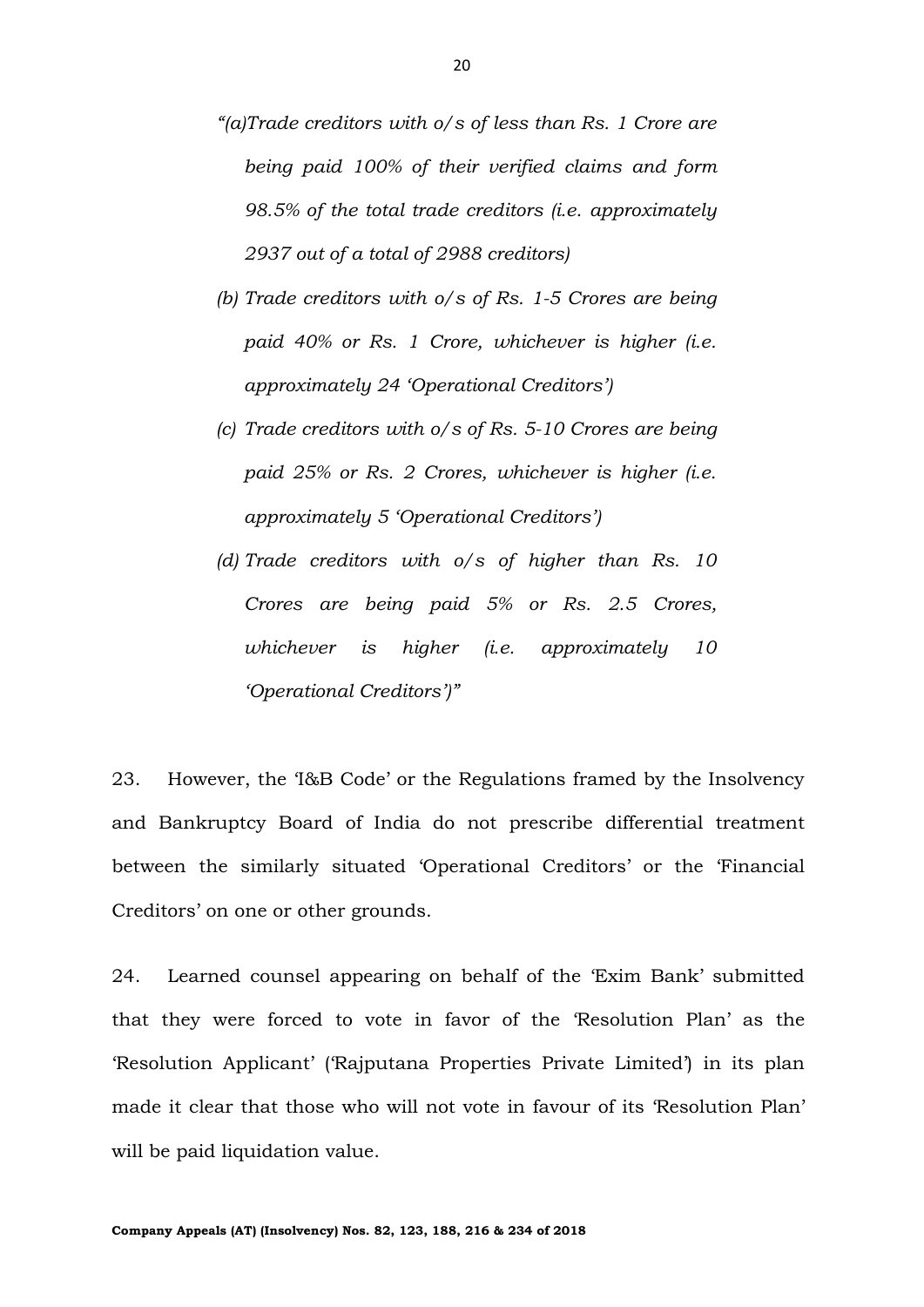25. In view of such threat, it was alleged that those who had objections against the 'Resolution Plan' were forced to vote in favour to ensure that the liquidation value is not paid to one or other 'Financial Creditors', which is almost "Nil".

26. Plea taken by Mr. Arun Kathpalia, learned Senior Counsel for 'Rajputana Properties Private Limited' that the intent of the legislature is to bind 'minority Financial Creditors' with the decision of the 'majority Financial Creditors' is not based on basic principle of the Insolvency and Bankruptcy Board of India (Insolvency Resolution Process for Corporate persons) Regulations, 2016.

27. In *"Central Bank of India Vs. Resolution Professional of the Sirpur Paper Mills Ltd. & Ors.─ Company Appeal (AT) (Insolvency) No. 526 of 2018***"**, this Appellate Tribunal while noticed the provisions of Regulation 38 of the Insolvency and Bankruptcy Board of India (Insolvency Resolution Process for Corporate persons) Regulations, 2016, observed and held as follows:

> *"8. From the aforesaid provisions of I&B Code it is clear that the Board may make regulation but it should be consistent with the I&B Code and rules made therein (by Central Government) to carry out the provisions of the Code. Therefore, we hold that the provisions made by the Board cannot override*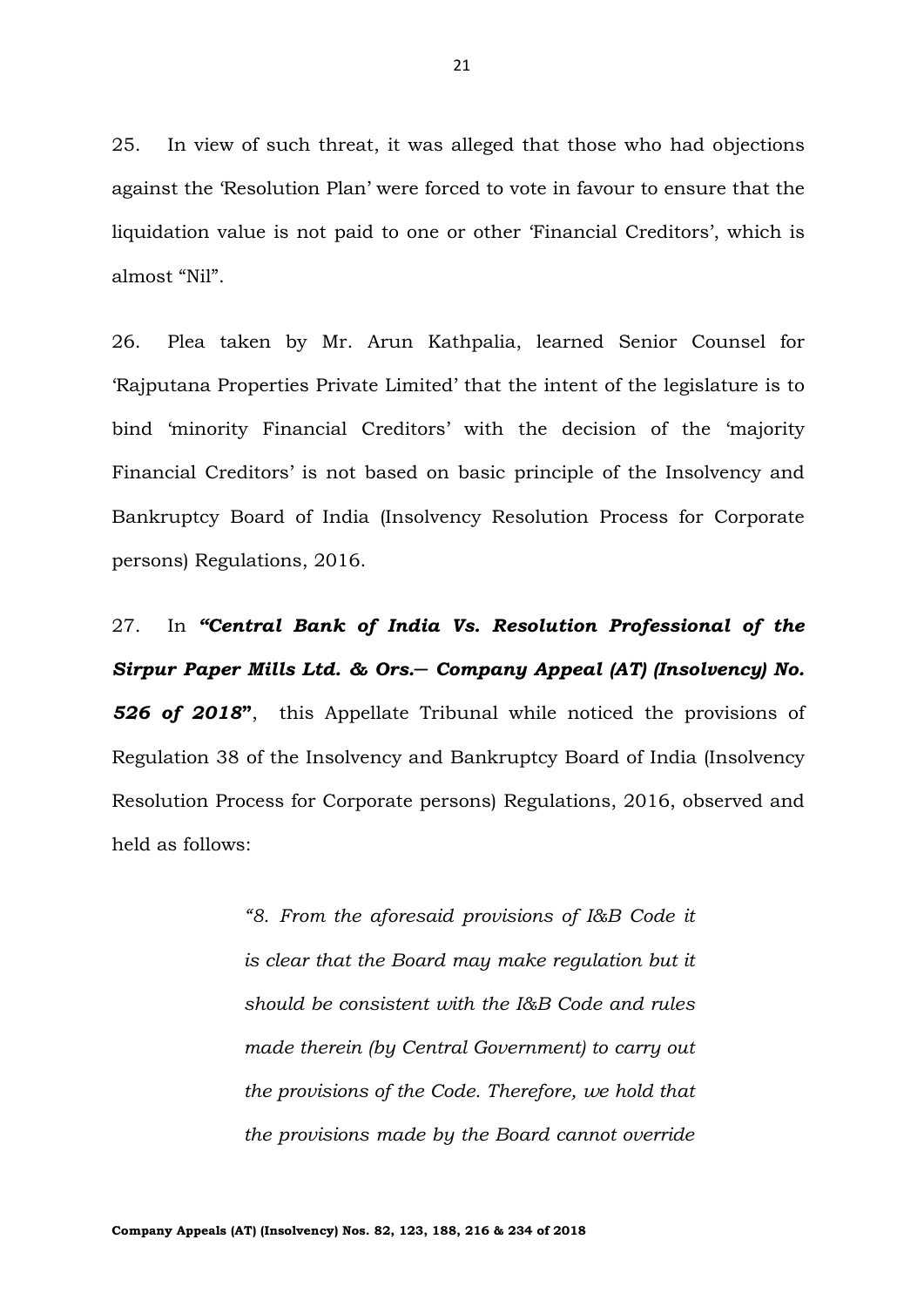*the provisions of I&B Code nor it can be inconsistent with the Code.*

*9. Clause (b) and (c) of Regulation 38(1) being inconsistent with the provisions of I&B Code, and the legislators having not made any discrimination between the same set of group such as 'Financial Creditor' or 'Operational Creditor', Board by its Regulation cannot mandate that the Resolution Plan should provide liquidation value to the 'Operational Creditors' (clause (b) of regulation 38(1)) or liquidation value to the dissenting Financial Creditors (clause (c) of regulation 38(1)). Such regulation being against Section 240(1) cannot be taken into consideration and any Resolution Plan which provides liquidation value to the 'Operational Creditor(s)' or liquidation value to the dissenting 'Financial Creditor(s)' in view of clause (b) and (c) of Regulation 38(1), without any other reason to discriminate between two set of creditors similarly situated such as 'Financial Creditors' or the 'Operational Creditors' cannot be approved being illegal."*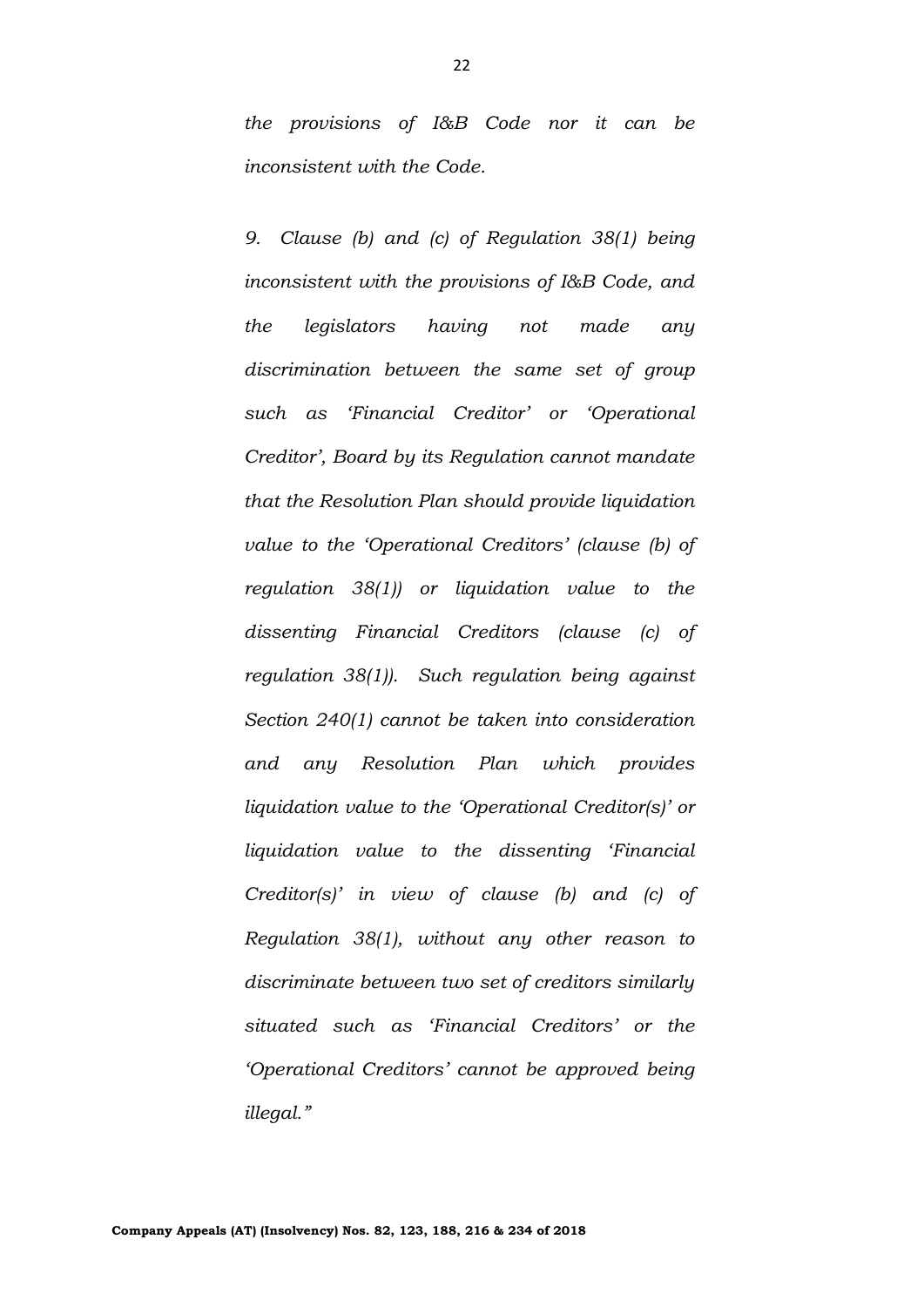28. Therefore, the Appellant- 'Rajputana Properties Private Limited' cannot take plea that dissenting 'Financial Creditors' can be discriminated on the basis of Regulation 38. At this stage, it is desirable to notice that after the decision of this Appellate Tribunal in *"Central Bank of India (Supra)* the Insolvency and Bankruptcy Board of India also amended/repealed the Regulation 38 aforesaid having found it discriminatory.

29. We agree with the submissions made by Mr. Arun Kathpalia, learned Senior Counsel that Section 53, including *explanation* given therein cannot be relied upon while approving the 'Resolution Plan'. However, that does not mean that a discriminatory plan can be placed and can be got through on one or other ground, which is against the basic object of maximization of the assets of the 'Corporate Debtor' on one hand and for balancing the stakeholders on the other hand.

30. Keeping in mind the aforesaid proposition, it is to be seen:

- i. Whether the 'Committee of Creditors' discriminated between the eligible 'Resolution Applicants', while considering the 'Resolution Plan' of 'Rajputana Properties Private Limited'? and;
- ii. Whether the 'Resolution Plan' submitted by 'Rajputana Properties Private Limited' is discriminatory?

31. The Adjudicating Authority has noticed that the 'Committee of Creditors' had extensive negotiations and consultations with the 'Rajputana Properties Private Limited' on the ground that it was the highest 'Resolution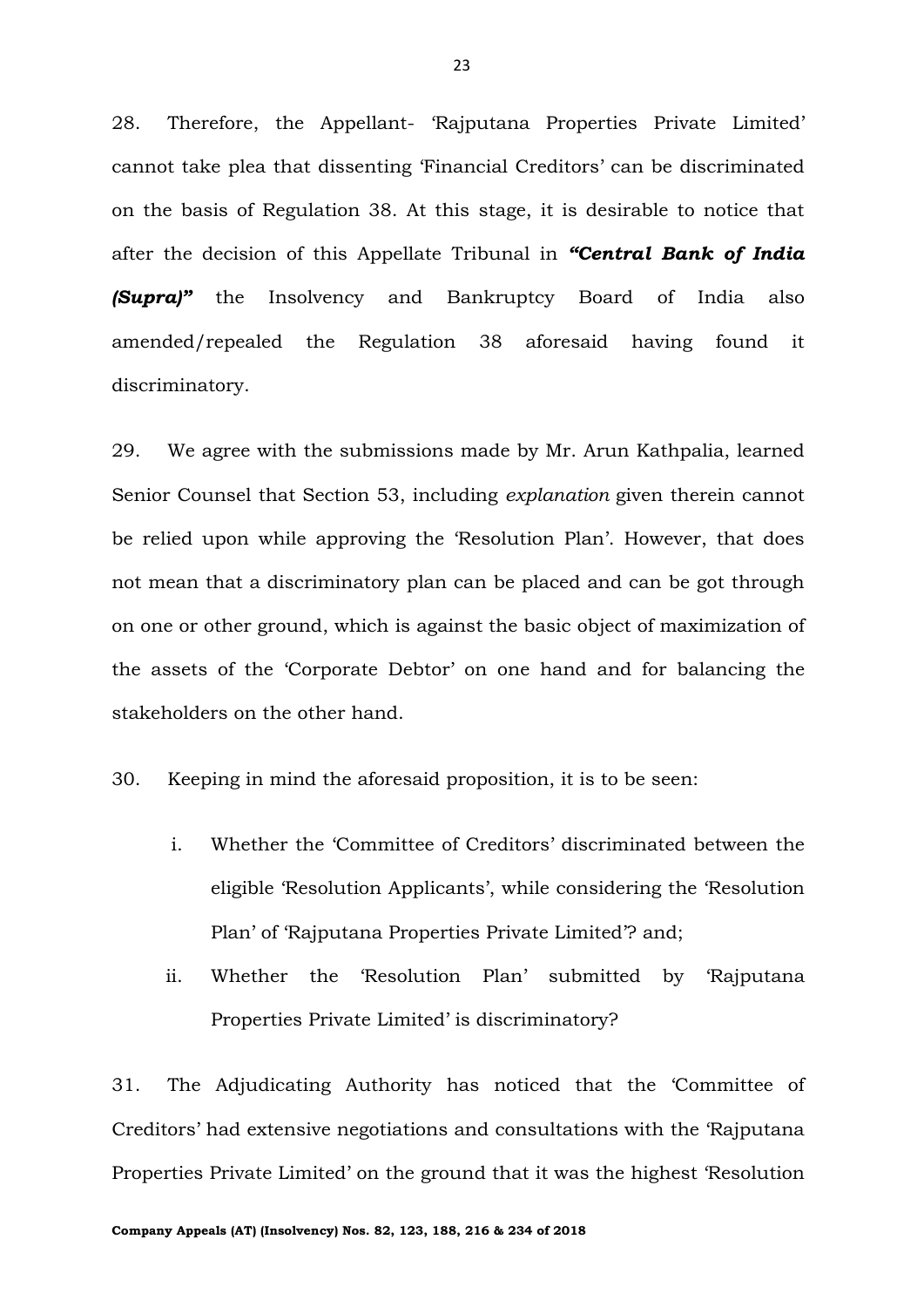Applicant' and also obtained certain clarification; after due deliberation voted in favour of the 'Resolution Plan' of the 'Rajputana Properties Private Limited' in its meeting held on 14th March, 2018. At the same time the 'Committee of Creditors' discriminated with the other 'Resolution Applicants' which will be evident from the fact that the proposal for negotiation and better proposal given by the 'Ultratech Cement Limited' was not at all considered though it was submitted on 8<sup>th</sup> March, 2018 i.e. much prior to the approval of the plan (14th March, 2018). The 'Committee of Creditors' have taken plea that the revised offer given by 'Ultratech Cement Limited' was merely an e-mail with an offer. The other plea taken was that the offer was not made in accordance with the 'process document' and if it is considered then it would be a deviation of the process laid down in the 'process document' by the 'Committee of Creditors'. Third objection was that the offer was beyond the time as stipulated under the 'I&B Code'.

32. The Adjudicating Authority has rejected such objections by detailed impugned order. It appears that the 'process document' was issued on 20th December, 2017 which *inter alia* stipulated general and qualitative parameters. It clearly indicated that 'Committee of Creditors' will negotiate only with the 'Resolution Applicant' which reveals highest score based on the evaluation criteria and whose 'Resolution Plan' is in compliance with the requirements of the 'I&B Code' as confirmed by the 'Resolution Professional'. We have dealt with the object of the 'I&B Code' as recorded above. The 'Resolution Professional' as well as the 'Committee of Creditors' are duty bound to ensure maximization of value within the time frame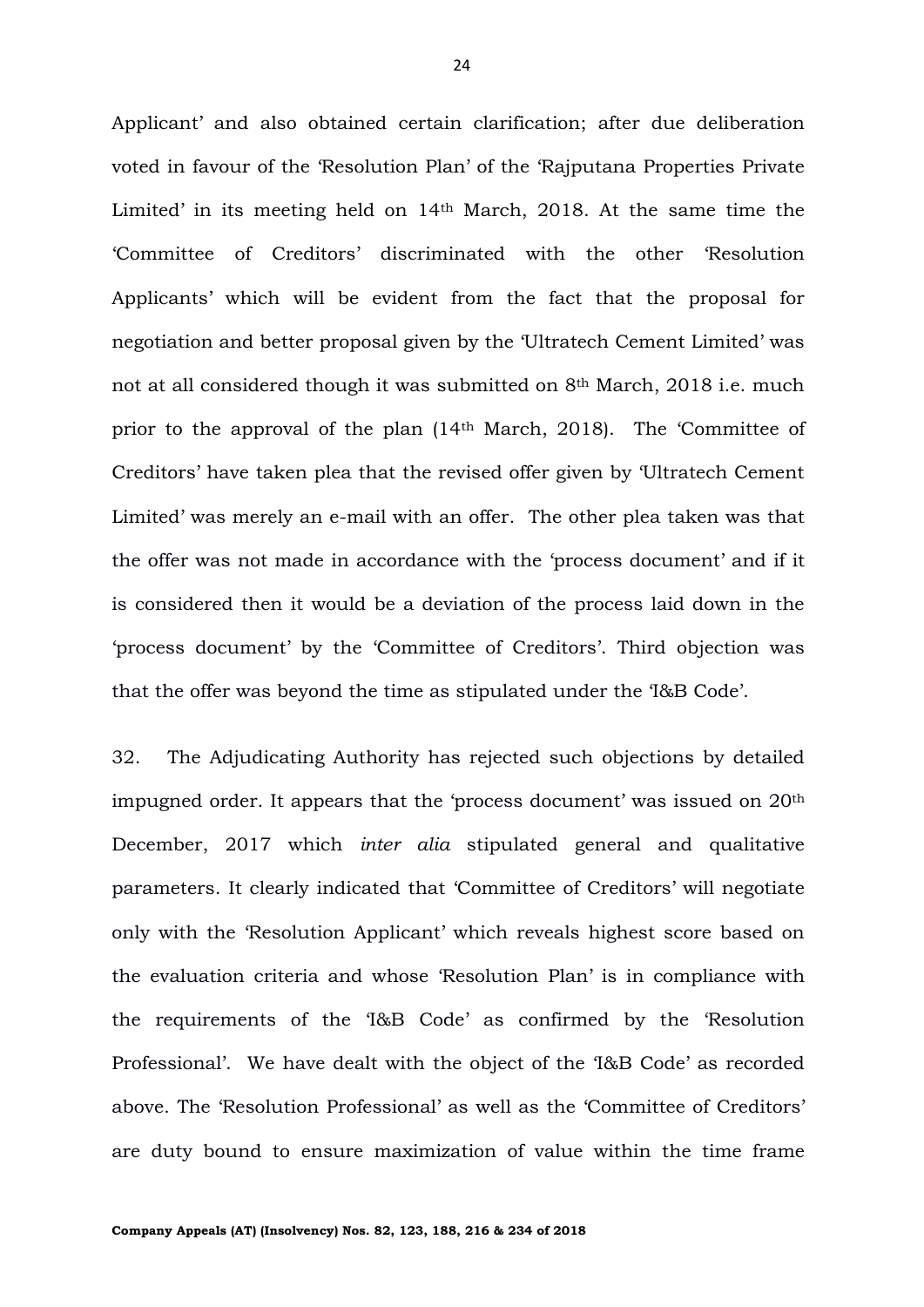prescribed by the 'I&B Code'. Such an object in finding out a 'Resolution Applicant' who can offer maximum amount so as to safeguard the interest of all stakeholders of the 'Corporate Debtor' is lacking in the case in hand from the side of the 'Committee of Creditors'.

33. In the present case, the 'Committee of Creditors' not only failed to safeguard the interest of the stakeholders of the 'Corporate Debtor' while approving the 'Resolution Plan' submitted by 'Rajputana Properties Private Limited', also ignored the revised 'Resolution Plan' offered by 'Ultratech Cement Limited' which has taken care of maximization of the assets of the 'Corporate Debtor' and also balanced the claim of all the stakeholders of the 'Corporate Debtor'.

34. Section 25 (2) (h) provides invitation of prospective lenders, investors and any other persons to put forward a 'Resolution Plan'. Submission of revised offer is in continuation of the 'Resolution Plan' already submitted and accepted by the 'Resolution Professional'. It is not in dispute that after invitation was called for, the 'Ultratech Cement Limited' submitted the revised 'Resolution Plan' on 12th February, 2018 i.e. well within the time. It is not the case of the 'Committee of Creditors' that the plan of the 'Ultratech Cement Limited' was in violation of Section 30(2) of the 'I&B Code'. The 'Resolution Plan' having submitted by 'Ultratech Cement Limited' within time on 12th February, 2018, it was open to the 'Committee of Creditors' to notice the revised offer given by 'Ultratech Cement Limited' on 8th March, 2018. The 'Committee of Creditors' has taken note of revised offer given by the 'Rajputana Properties Private Limited' on 7th March, 2018 but refused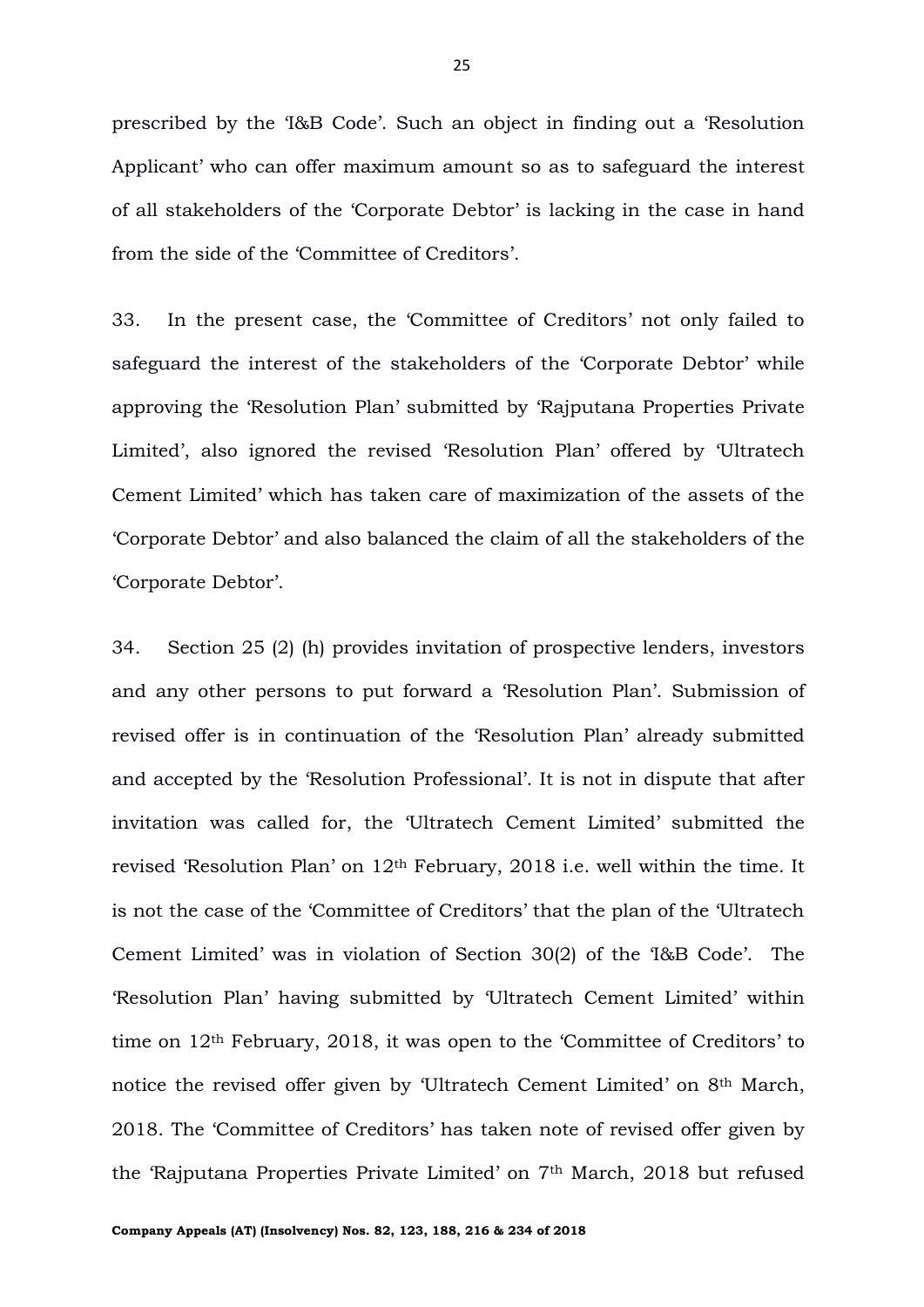to notice the revised offer submitted by 'Ultratech Cement Limited' on 8th March, 2018 i.e., much prior to the decision of the 'Committee of Creditors' (14th March, 2018).

35. The **clarification matrix** is based on the terms in the process documents. The *PREFACE* of the Clarifications to 'Resolution Applicants' read as follows:-

> 1. *This document is being issued to provide certain clarifications on the illustrative list of parameters set out in Annexure 1 to the Process Document dated December 20,2017 ("Process Document") that may be considered for the purpose of evaluation of the Compliant 'Resolution Plan' submitted by the Resolution Application ("RA"). Please note that the clarifications mentioned herein are not meant to be exhaustive. The CoC reserves the right, in its sole discretion, to provide further clarifications or delete or modify the same.*

> 2. *All terms of the Process Document shall continue to apply and be effective.*

Therefore, it is evident that the aforesaid clause provides that the 'Committee of Creditors' can delete or modify the clarification at any time before 'Resolution Plan' is accepted.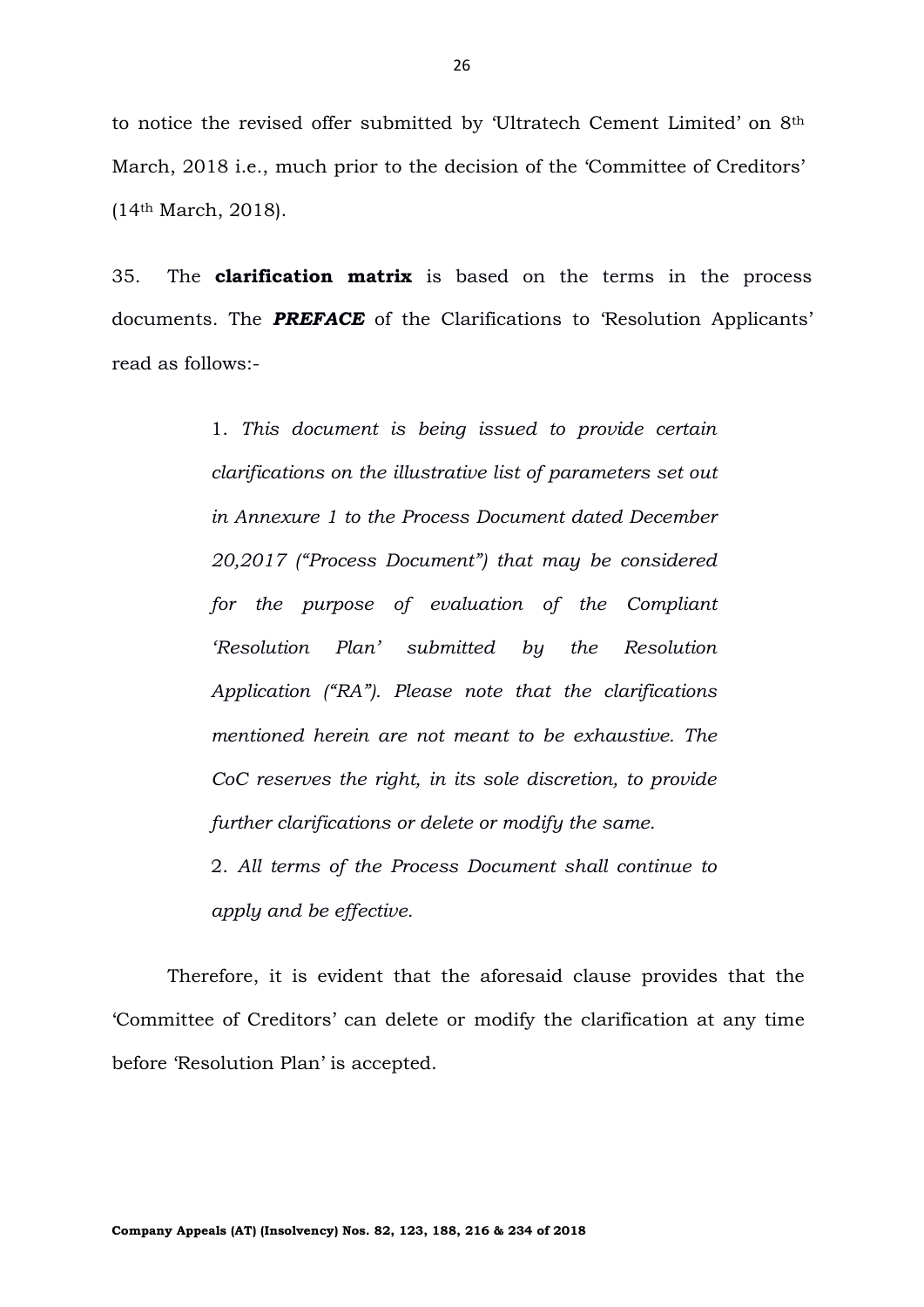36. The 'process document' do not prohibit the 'Committee of Creditors' from amending the clause as apparent from Clause 2.1.3, which reads as follows:

> *"i) Clause 2.1.3 of the process document provides that "the COC reserves the right to amend or modify the criteria of the evaluation of the Resolution Plan/ Financial Proposal submitted by the Resolution Applicants prior to the Resolution Plan Submission Date."*

37. The aforesaid clause shows that the 'Committee of Creditors' can amend or modify the criteria of the evaluation of the 'Resolution Plan'/'Financial Proposal' submitted by the 'Resolution Applicants' prior to the 'Resolution Plan' submission date.

38. There are other Clauses of 'process document'. Clause 1.6.1 provides that the *"Committee of Creditors' have right to accept or reject one or all plans prior to approval of the same by the Adjudicating*  **Authority".** A reading of clause 1.6.1 shows that the 'Committee of Creditors' have ample power to accept any plan prior to the acceptance of the plan by the Adjudicating Authority. Clause 1.6.2 (a) of the 'process document' reads as follows:

> *"1.6.2(a): On receipt of a Resolution Plan submitted by a Resolution Applicant, the Resolution Professional shall review the same for compliance*

**Company Appeals (AT) (Insolvency) Nos. 82, 123, 188, 216 & 234 of 2018**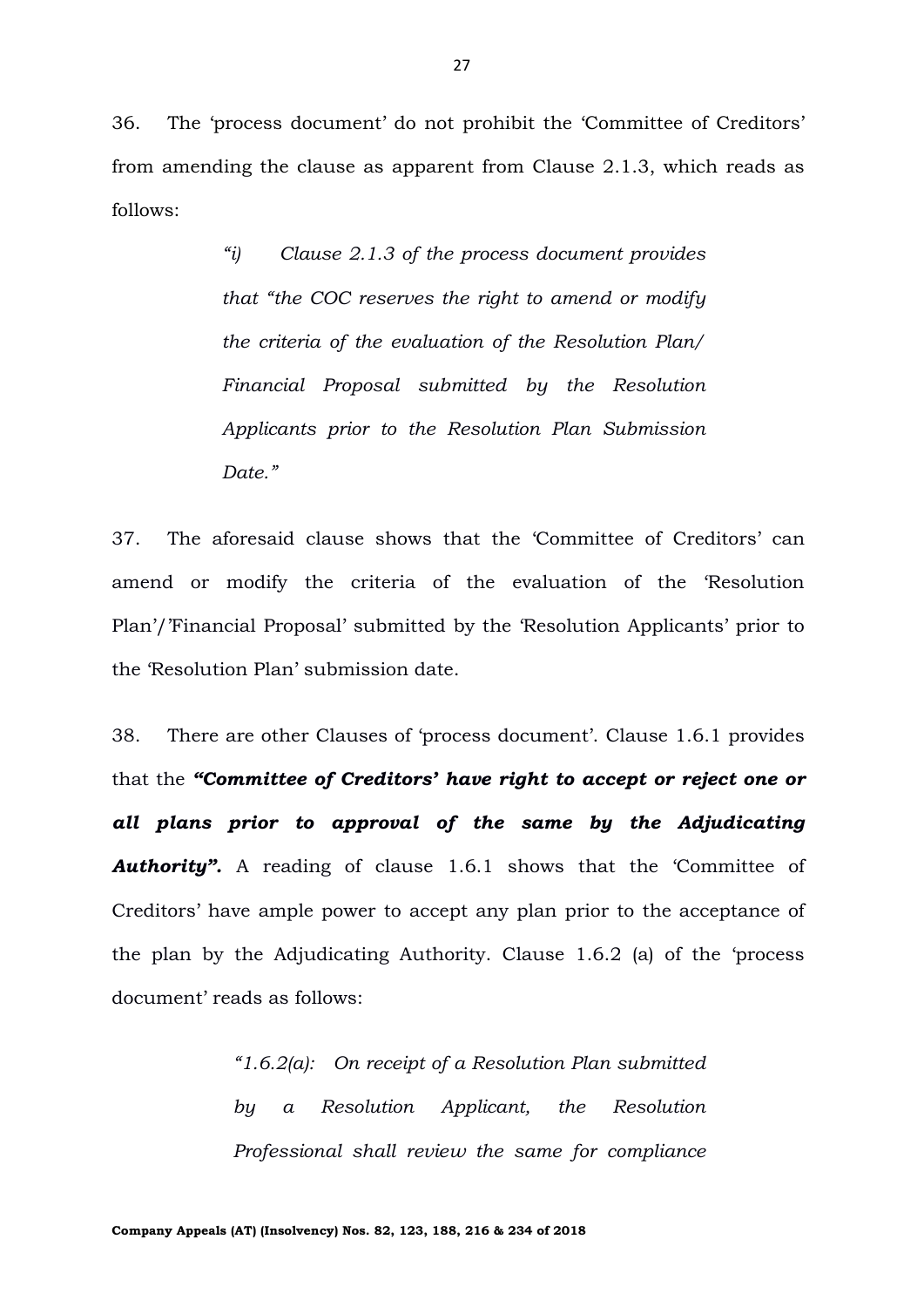*under the IB Code in consultation with his legal advisors and have deliberations with the CoC in relation to the same. Where Resolution Applicant(s) are found to have submitted a Resolution Plan which is not a Compliant Resolution Plan, that is, one which does not meet the provisions of the IB Code or the CIRP Regulations, the Resolution Professional may request the Resolution Applicant(s) to remedy the deficiencies in the Resolution Plan submitted, and submit a Revised Resolution Plan. The Revised Resolution Plan shall be reviewed by the Resolution Professional in consultation with his advisors for ensuring compliance with the IB Code and the aforesaid process would be repeated. If any Revised Resolution Plan is found to be a Compliant Resolution Plan, by the Resolution Professional, the same shall be submitted to the CoC for its consideration."*

39. On a careful reading of the aforesaid clauses, it is clear that all the 'Resolution Plans' which meet the requirements of Section 30(2) of the 'I&B Code' are required to be placed before the 'Committee of Creditors' and the 'Resolution Professional' can review the 'Resolution Plan' and the 'Committee of Creditors' is entitled to negotiate and modify with consent of the 'Resolution Applicant'. To apply this clause there is no time limit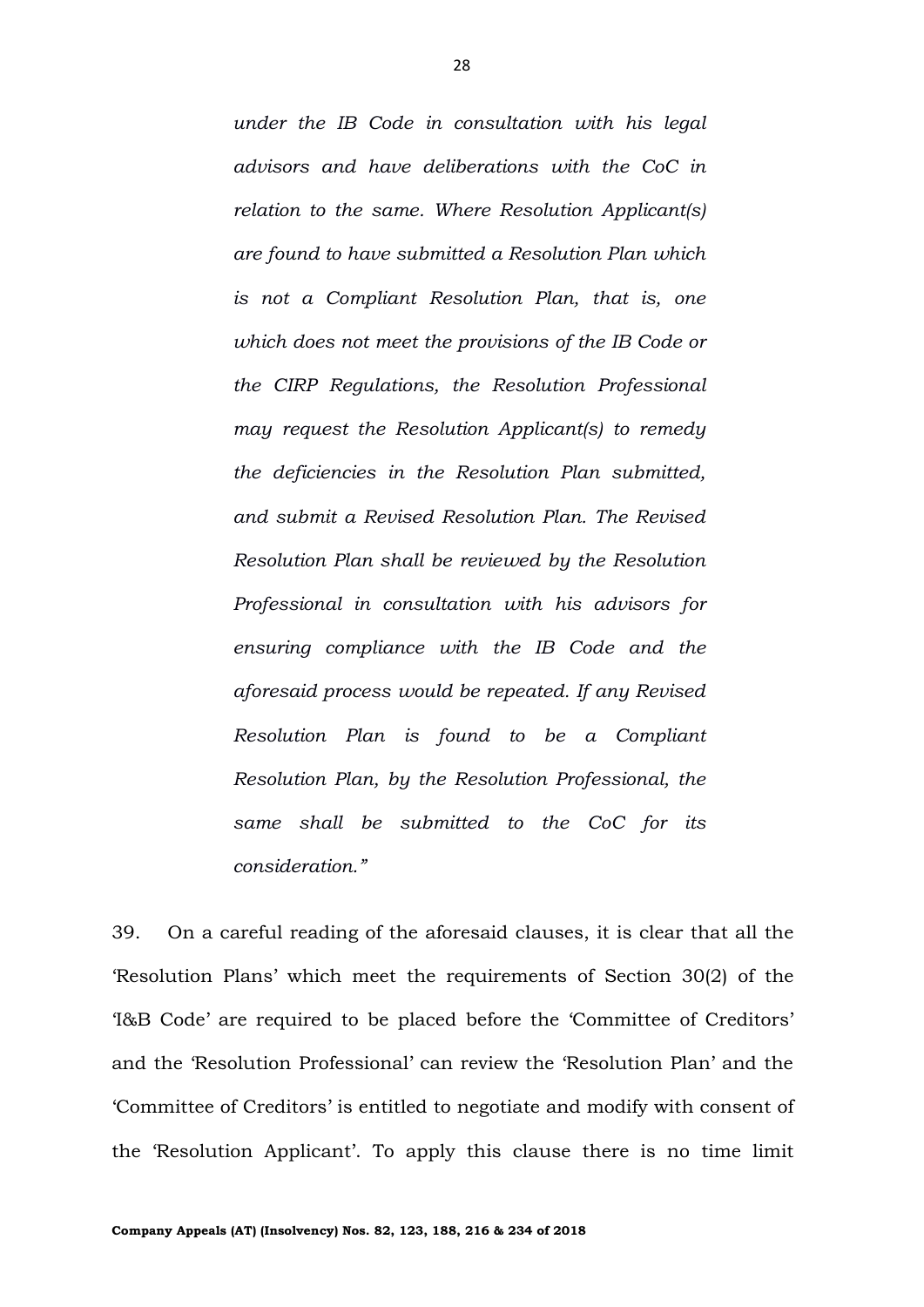prescribed except that the 'Resolution Process' should be completed within the stipulated period of 180 days or maximum 270 days.

40. The 'Committee of Creditors' have failed to notice the aforesaid 'process document' and the provision of the 'I&B Code'. Only considering one of the 'Resolution Plan' of 'Rajputana Properties Private Limited' and ignoring the other 'Resolution Plans' including that of the 'Ultratech Cement Limited' which are in consonance with Section 30(2) for the purpose of negotiation and for maximization of the value of the assets. Non-application of mind by the 'Committee of Creditors' and discriminatory behavior in approving the plan submitted by the 'Rajputana Properties Private Limited' is apparent.

41. It is desirable to notice the financial terms of the 'Resolution Plan' of 'Ultratech Cement Limited', relevant of which are as follows:

| S.                                                           | <b>Particulars</b>                                           | Verified      | Proposed | Interest<br>as   |  |  |
|--------------------------------------------------------------|--------------------------------------------------------------|---------------|----------|------------------|--|--|
| No.                                                          |                                                              | (in<br>Claim  | Payment  | on               |  |  |
|                                                              |                                                              | Rs. Crores)   |          | 30.04.2018       |  |  |
| 1.                                                           | Insolvency                                                   | 115.91        | 115.91   | <b>NA</b>        |  |  |
|                                                              | Resolution                                                   | $(114.08$ was |          |                  |  |  |
|                                                              | Process Cost                                                 | revised<br>by |          |                  |  |  |
|                                                              |                                                              | COC)          |          |                  |  |  |
| 2.                                                           | Workman Wages                                                | 18.01         | 18.01    | <b>NA</b>        |  |  |
|                                                              | FINANCIAL CREDITORS WITH DIRECT EXPOSURE TO CORPORATE DEBTOR |               |          |                  |  |  |
| 3.                                                           | Edelweiss Asset                                              | 2775.82       | 2775.82  | 217.63           |  |  |
|                                                              | Reconstruction                                               |               |          |                  |  |  |
|                                                              | Company                                                      |               |          |                  |  |  |
| 4.                                                           | <b>IDBI</b> Bank                                             | 335.85        | 335.85   | 26.33            |  |  |
| 5.                                                           | Bank of Baroda                                               | 427.69        | 427.69   | 33.53            |  |  |
| 6.                                                           | Canara Bank                                                  | 370.34        | 370.34   | 29.03            |  |  |
| 7.                                                           | Bank of India                                                | 94.66         | 94.66    | 7.42             |  |  |
| 8.                                                           | of<br>State<br>Bank                                          | 36.89         | 36.89    | 2.89             |  |  |
|                                                              | India                                                        |               |          |                  |  |  |
| 9.                                                           | Oriental Bank of                                             | 0.72          | 0.72     | 0.06             |  |  |
|                                                              | Commerce                                                     |               |          |                  |  |  |
| FINANCIAL CREDITORS TO WHOM CORPROATE DEBTOR WAS A GUARANTOR |                                                              |               |          |                  |  |  |
| 10.                                                          | <b>IDBI</b><br>Bank                                          | 1567.45       | 1567.45  | will<br>Interest |  |  |
|                                                              | Limited<br>(Dubai                                            |               |          | paid<br>be       |  |  |
|                                                              | Branch)                                                      |               |          | $@.10\%$<br>p.a. |  |  |
|                                                              |                                                              |               |          | quarterly        |  |  |
|                                                              |                                                              |               |          | rests if the     |  |  |

"**FINANCIAL TERMS OF THE RESOLUTION PLAN OF ULTRATECH CEMENT LTD.**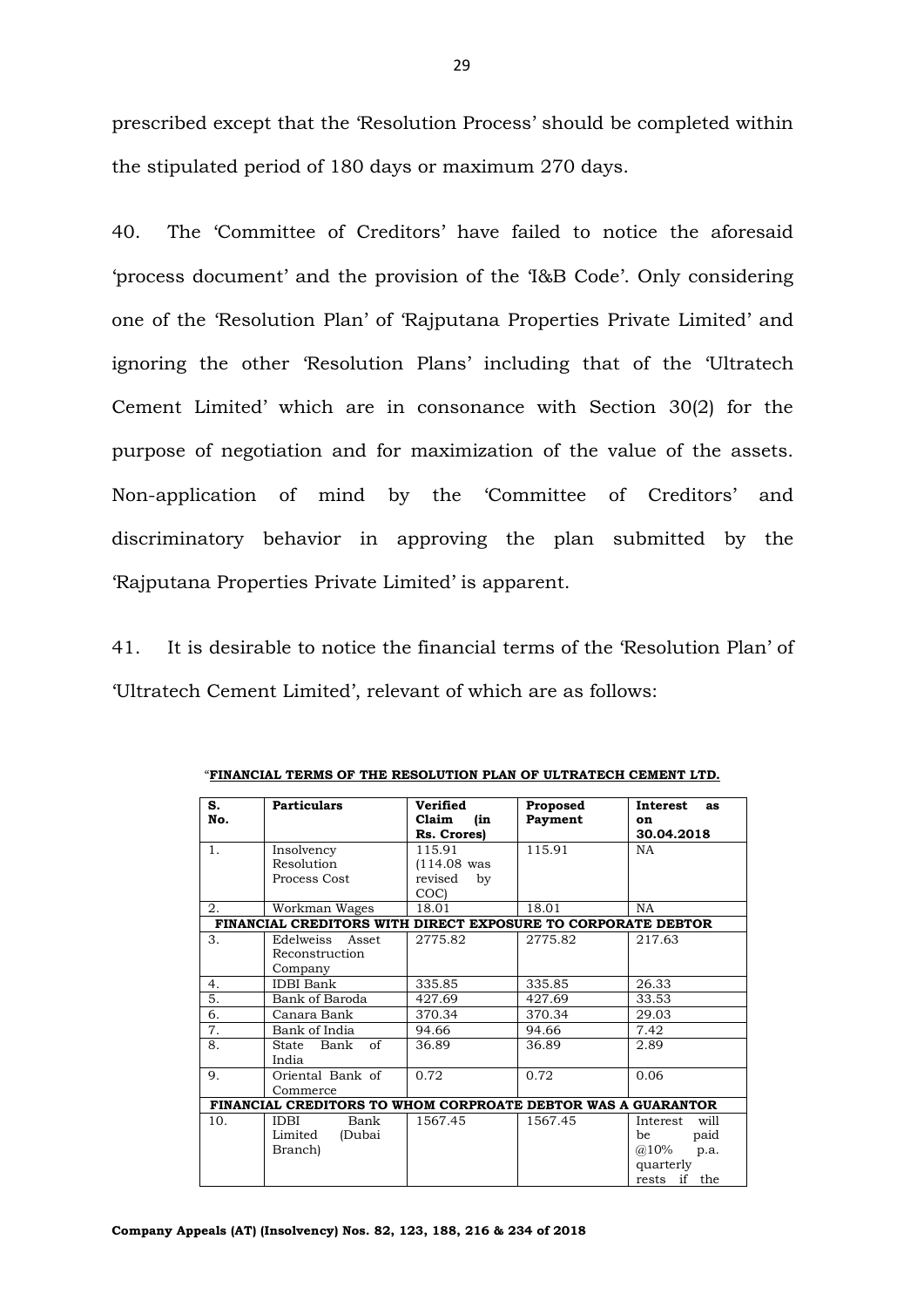|                                                                                |                                                     |           |         | same is not<br>being paid to<br>the creditor.                                                                                |  |
|--------------------------------------------------------------------------------|-----------------------------------------------------|-----------|---------|------------------------------------------------------------------------------------------------------------------------------|--|
| 11.                                                                            | Export<br>Import<br>Bank of India                   | 619.95    | 619.95  | 48.60                                                                                                                        |  |
| 12.                                                                            | $\sigma$ f<br>State Bank<br>India<br>(Hong<br>Kong) | 36.82     | 36.82   | will<br>Interest<br>paid<br>be<br>@10%<br>p.a.<br>quarterly<br>rests if the<br>same is not<br>being paid to<br>the creditor. |  |
| 13.                                                                            | Bank of Baroda<br>(London)                          | 171.57    | 171.57  | 13.45                                                                                                                        |  |
| 14.                                                                            | State Bank of<br>India (Bahrain)                    | 24.56     | 24.56   | 1.93                                                                                                                         |  |
| 15.                                                                            | Syndicate Bank                                      | 7.05      | 7.05    | 0.55                                                                                                                         |  |
| OPERATIONAL CREDITORS (OTHER THAN WORKMEN) AS VERIFIED BY<br><b>RESOLUTION</b> |                                                     |           |         |                                                                                                                              |  |
| 16.                                                                            | Unrelated Parties                                   | 438.13    | 438.13  | Ni1                                                                                                                          |  |
| 17.                                                                            | <b>Related Parties</b>                              | 60.75     | Nil     | Ni1                                                                                                                          |  |
| 18.                                                                            | Statutory<br>Liabilities                            | 177.50    | 177.50  | Nil                                                                                                                          |  |
| 19.                                                                            | Equity/ Working<br>Capital Infusion                 | <b>NA</b> | 350     | Nil                                                                                                                          |  |
| <b>TOTAL</b>                                                                   |                                                     | 7289.05   | 7568.89 | 381.62                                                                                                                       |  |
|                                                                                | <b>Total amount with</b><br>interest                |           | 7950.34 |                                                                                                                              |  |

42. From the aforesaid financial terms of the 'Resolution Plan' of 'Ultratech Cement Limited', it will be evident that for maximization of assets of the 'Corporate Debtor' while some amount of working capital has been infused (Rs. 350 Crores) all the 'Financial Creditors' i.e. the 'Financial Creditors' and the 'Operational Creditors' have been paid 100% of dues except the related parties. In the 'Resolution Plan', the 'Ultratech Cement Limited' agreed to pay further interest  $@10\%$  per annum quarterly to rest of the 'Financial Creditors' for the entire resolution period till the date of payment. In the aforesaid background, interest has been calculated to the 'Corporate Debtor' as on 30th April, 2018.

43. From the two 'Resolution Plans', it will be clear that the 'Rajputana Properties Private Limited' in its 'Resolution Plan' has discriminated some of the 'Financial Creditors' who are equally situated and not balanced the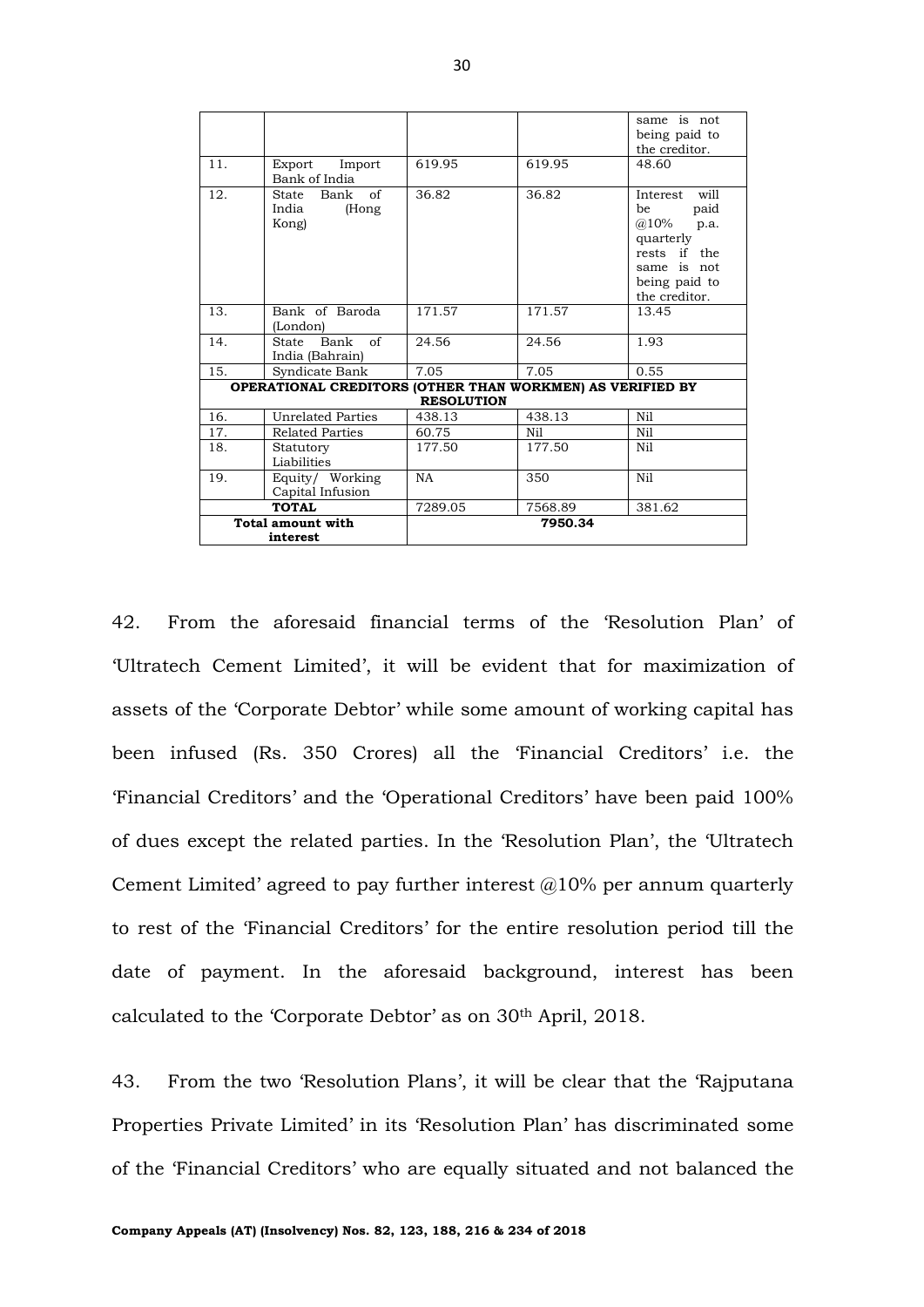other stakeholders, such as 'Operational Creditors'. Therefore, the Adjudicating Authority has rightly held the 'Resolution Plan' submitted by 'Rajputana Properties Private Limited' to be discriminatory.

#### **Resolution Plan of the 'Ultratech Cement Limited'**

44. Mr. Gopal Subramanium, learned Senior Counsel appearing on behalf of the 'Rajputana Properties Private Limited' while requested to accept the 'Resolution Plan' as approved by the 'Committee of Creditors' submitted that the process of Insolvency Resolution is in the domain of 'Committee of Creditors'. The jurisdiction of the Adjudicating Authority being a creature of the statute is limited.

45. It was further submitted that the 'Committee of Creditors', 'Resolution Professional' and all 'Resolution Applicants' are bound by the 'process document' prepared under the mandate of Section 25(2)(h) of the 'I&B Code'.

46. We appreciate the aforesaid submissions made by Mr. Gopal Subramaniam, learned Senior Counsel that the 'Committee of Creditors', 'Resolution Professional' and all 'Resolution Applicants' are bound by the 'process document' prepared under the mandate of Section 25(2)(h) of the 'I&B Code' but non-adherence to process stipulated in terms of Section 25(2)(h) of the 'I&B Code' and to stipulation made in the 'process document' will render such decision illegal.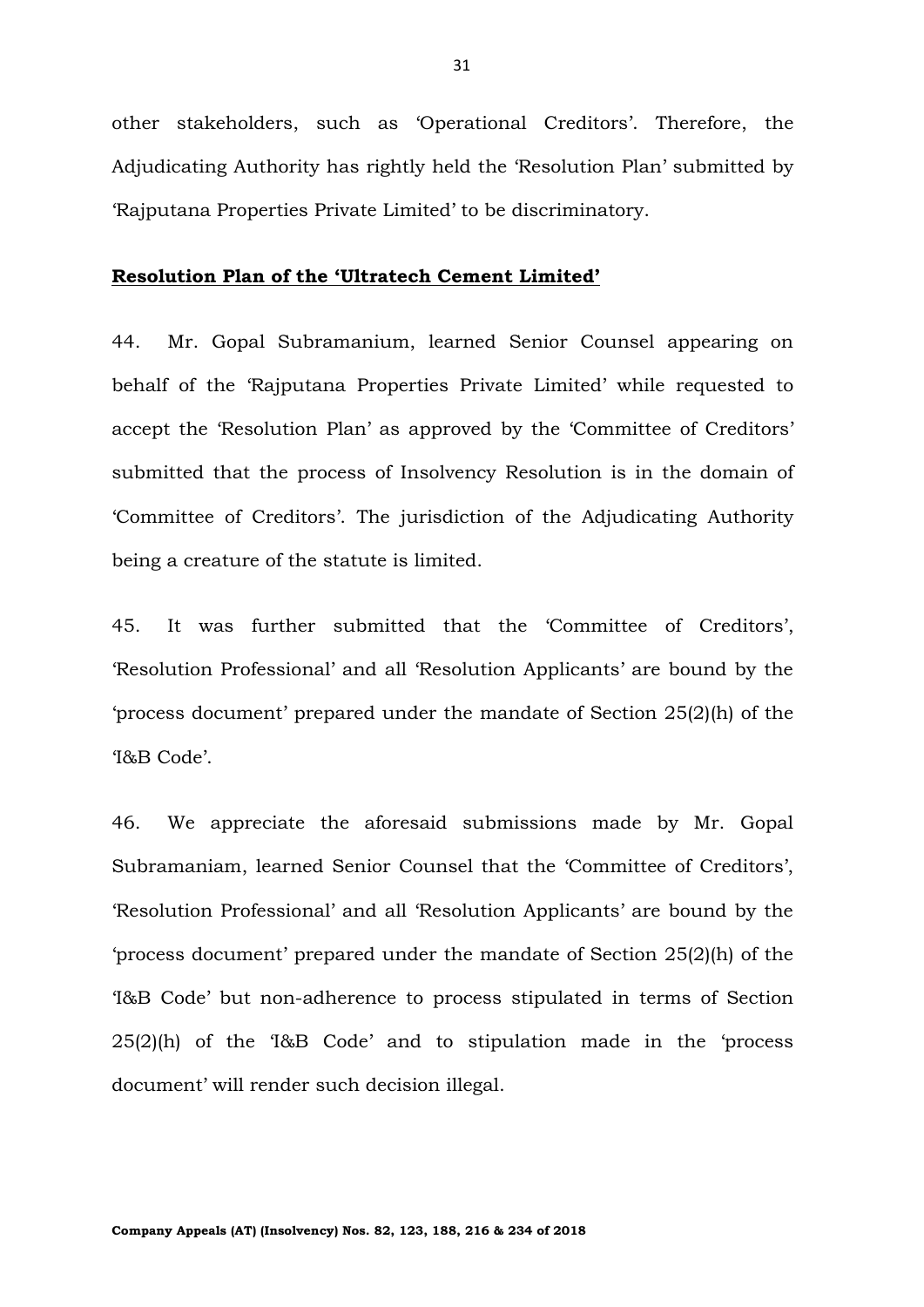47. We have noticed the relevant provision of the 'process document' and Section 25(2)(h) and held that the 'Committee of Creditors' have not acted in terms with the provisions of the 'I&B Code' and the 'process document'. The maximization of the value assets of the 'Corporate Debtor' cannot be ignored nor it can be ignored that the same should balance all the stakeholders.

48. If the 'Operational Creditors' are ignored and provided with 'liquidation value' on the basis of misplaced notion and misreading of Section 30(2)(b) of the 'I&B Code', then in such case no creditor will supply the goods or render services on credit to any 'Corporate Debtor'. All those who will supply goods and provide services, will ask for advance payment for such supply of goods or to render services which will be against the basic principle of the 'I&B Code' and will also affect the Indian economy. Therefore, it is necessary to balance the 'Financial Creditors' and the 'Operational Creditors' while emphasizing on maximization of the assets of the 'Corporate Debtor'. Any 'Resolution Plan' if shown to be discriminatory against one or other 'Financial Creditor' or the 'Operational Creditor', such plan can be held to be against the provisions of the 'I&B Code'.

49. According to learned Senior Counsel for the 'Rajputana Properties Private Limited', the revised offer was submitted by 'Ultratech Cement Limited' at a belated stage on 8<sup>th</sup> March, 2018, only after becoming aware of the financial elements of 'Rajputana Properties Private Limited'. However, it is not clear that as to how revised 'Resolution Plan' submitted by the 'Resolution Professional' on 7th March, 2018 before the 'Committee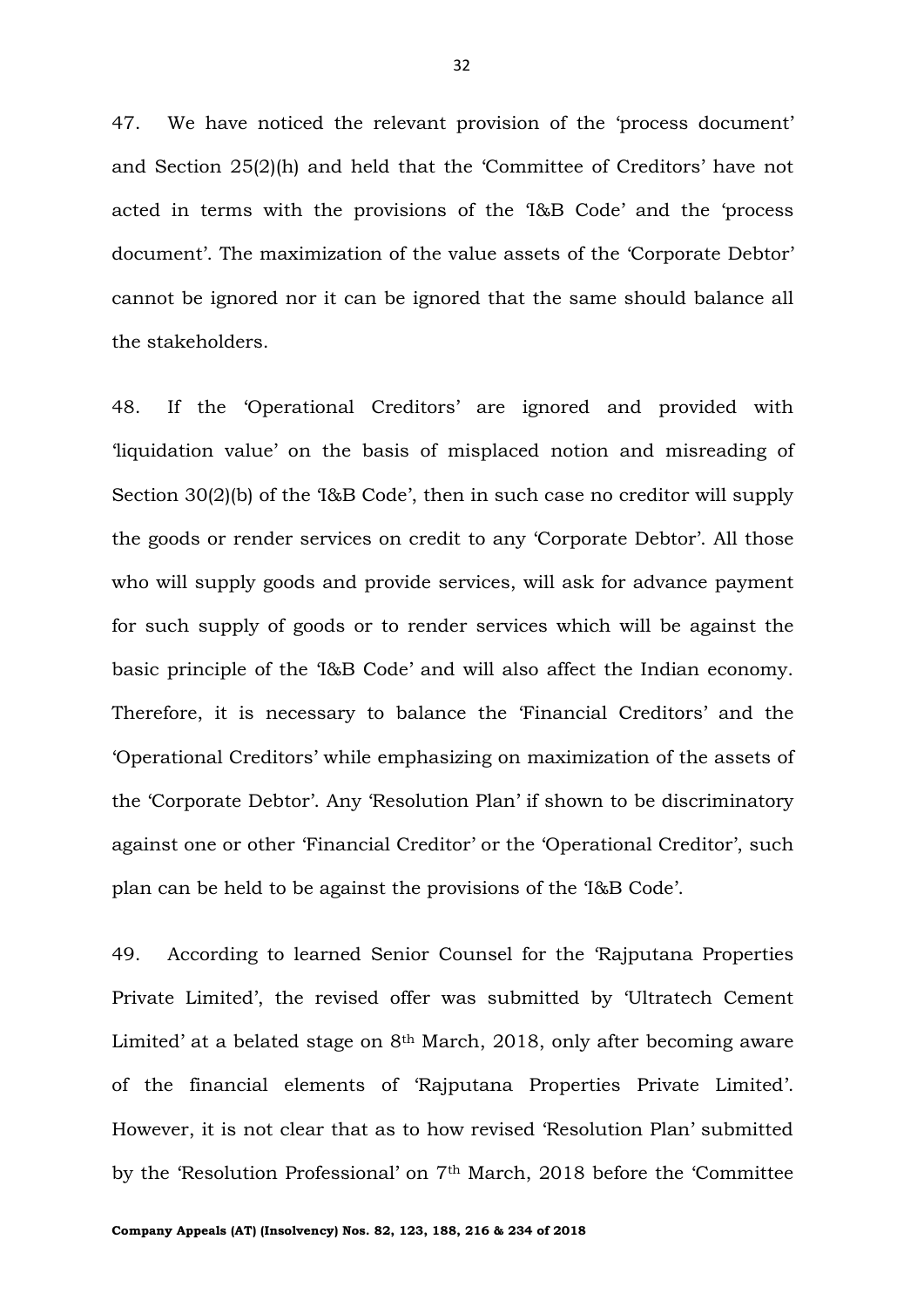of Creditors' was made known to the 'Ultratech Cement Limited' who submitted its revised plan on 8th March, 2018.

50. From the record it will be evident that 'Ultratech Cement Limited' always offered for revision of its 'Resolution Plan' and having noticed that an opportunity given to the 'Rajputana Properties Private Limited' on 7th March, 2018, it submitted the revised offer on 8<sup>th</sup> March, 2018. The revised offer of 'Ultratech Cement Limited' is Rs. 2,427 Crores as against the offer of the 'Rajputana Properties Private Limited' which is Rs. 2,224 Crores. Thereby there is a gap of Rs. 203.1 Crores.

51. It was submitted that on 13th March, 2018, the 'Resolution Professional' was furnished the forensic report submitted by M/s. HariBhakti & Co., a well-known forensic auditor appointed by the 'Resolution Professional' to carry on forensic audit to identify preferential, undervalued, fraudulent and suspect transactions. However, such issue cannot be decided in this appeal, in absence of specific pleading of relevant facts.

52. It is alleged that the 'Ultratech Cement Limited' to bail out 'Binani Industries Limited', the promoters and shareholders of the 'Corporate Debtor', wanted to acquire significant shareholding. It was submitted that the report of M/s. HariBhakti & Co., relates to scrutiny of transactions made by 'Binani Industries Limited' between 1st July, 2015 to 30th November, 2017, wherein fraudulent transactions amounting to Rs. 2,400 Crores were noticed. Out of the same, Rs. 1,187 Crorres were an inter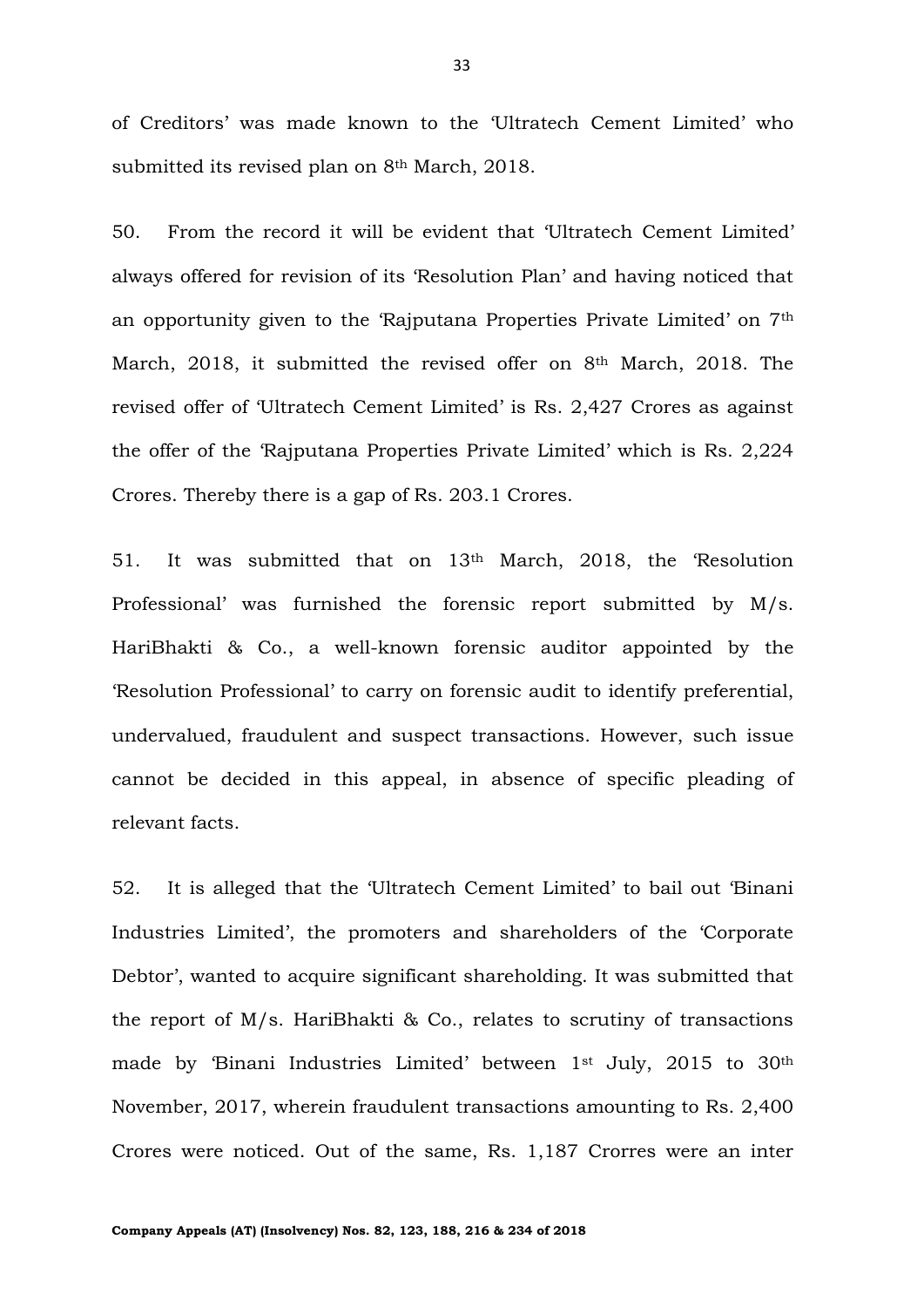corporate deposit in the form of a loan to 'Binani Industries Limited', to buy the shares of the 'Corporate Debtor' itself. However, such illegal or fraudulent transaction of 'Binani Industries Limited' having no connection with 'Ultratech Cement Limited' and such ground having not been raised before the Adjudicating Authority and in absence of any such evidence or report, it is not open to raise such issue during oral arguments, not based on pleadings.

53. Learned Senior Counsel submitted that after the 'Resolution Plan' was approved, the 'Binani Industries Limited' moved before the Hon'ble Supreme Court and intended to deposit certain amount by transferring their shares to 'Ultratech Cement Limited'. However, any subsequent step taken by 'Binani Industries Limited' for transferring its shares, as proposed before the Hon'ble Supreme Court much after the approval of the 'Resolution Plan' submitted by 'Rajputana Properties Private Limited' will not render 'Ultratech Cement Limited' ineligible under Section 29A, which submitted its plan as back as on 12th February, 2018, with modified offer submitted on 8th March, 2018.

54. It was contended that the revised offer of 'Ultratech Cement Limited' was non-responsive, non-compliant and also illegal. However, such plea has not been taken by the 'Committee of Creditors' in their meeting to reject the claim of 'Ultratech Cement Limited'. The fact that the revised offer of 'Ultratech Cement Limited' was not at all considered has also been accepted by the 'Committee of Creditors' and, therefore, it cannot be held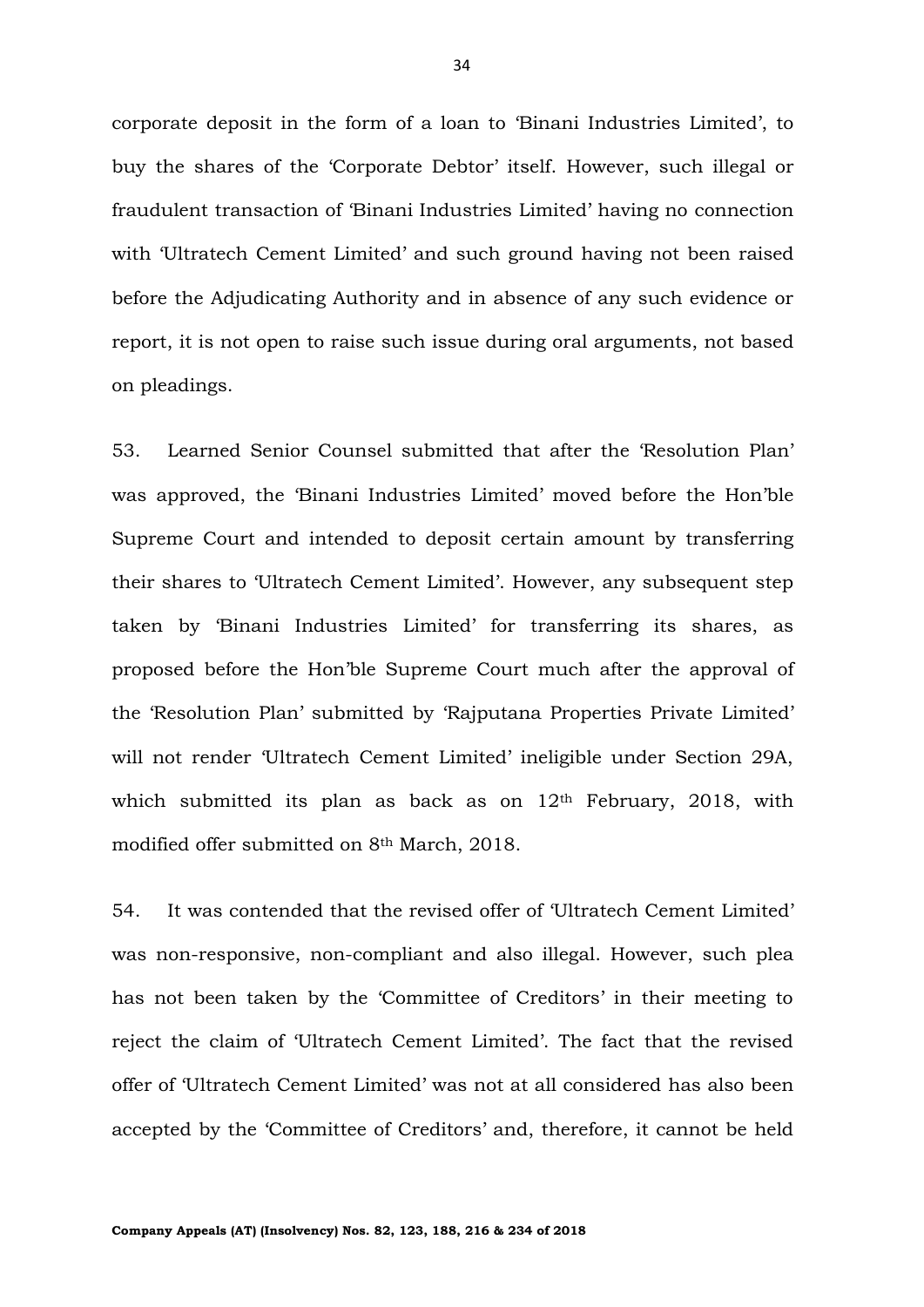to be non-responsive, non-compliant or illegal in terms of the 'process document'.

55. In the aforesaid background, the Adjudicating Authority having directed the 'Committee of Creditors' to reconsider the 'Resolution Plan' submitted by 'Ultratech Cement Limited', it cannot be held to be illegal.

### **Stand of the 'Committee of Creditors'**

56. Mr. Tushar Mehta, learned Solicitor General appeared on behalf of the 'Committee of Creditors' highlighted the general framework and objective of the 'I&B Code', which we have already discussed in the preceding paragraphs.

57. Learned Solicitor General referred to date of advertisement dated 13th October, 2017 inviting prospective lenders, investors and other person(s) to put forward the 'Resolution Plans' for the 'Committee of Creditors' to consider. It was submitted that the 'Committee of Creditors' always followed a fair and transparent procedure to select the 'Resolution Plan' pursuant to the object of the 'I&B Code' i.e., the maximization of value of assets of the 'Corporate Debtor'.

58. It was submitted that despite two proceedings before two different authorities i.e., the Adjudicating Authority and this Appellate Tribunal, the 'Committee of Creditors' continued to follow the same procedure.

59. Mr. Tushar Mehta, learned Solicitor General submitted that pursuant to the Adjudicating Authority order dated 4th May, 2018 and this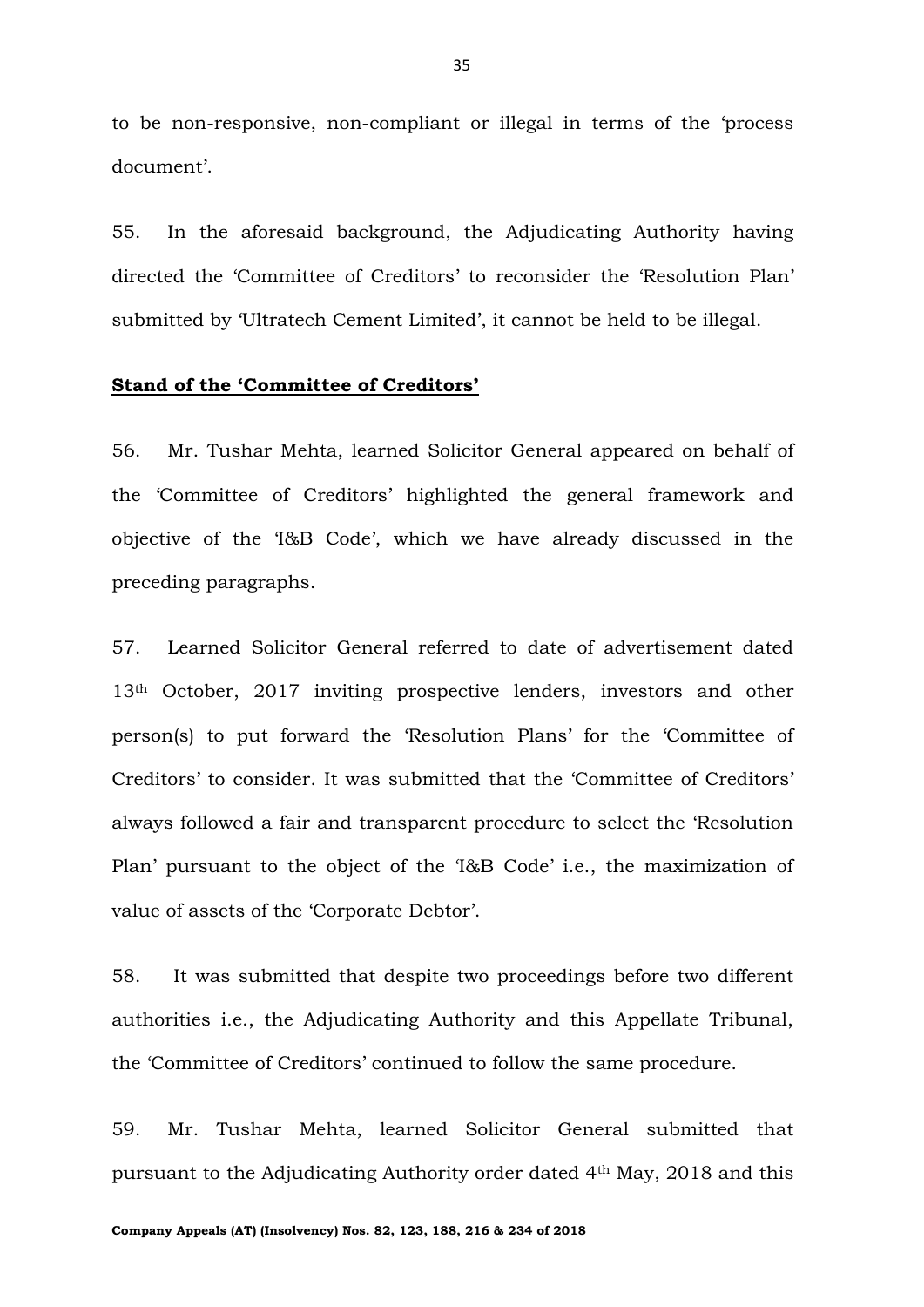Appellate Tribunal's order dated 15th May, 2018, the 'Committee of Creditors' complied with the directions passed by the Hon'ble Tribunals and held negotiations with both 'Resolution Applicants'. In compliance with order dated 15<sup>th</sup> May, 2018 of this Appellate Tribunal, the 'Committee' of Creditors' gave its decision on Section 29A and having found eligible 'Ultratech Cement Limited' 'Resolution Plan' was considered and also asked 'Rajputana Properties Private Limited' to raise its offer, to achieve "maximization of value of assets" as per the object of 'I&B Code'. The 'Committee of Creditors' after duly following the orders of the Adjudicating Authority and this Appellate Tribunal approved the plan submitted by 'Ultratech Cement Limited' with majority vote. For submitting the plans of 'Rajputana Properties Private Limited' (19th March, 2018) and 'Ultratech Cement Limited' (18th June, 2018), the 'Committee of Creditors' has shown utmost respect towards the process document, the provisions of the 'I&B Code' and judicial orders passed by different fora.

60. It was also submitted that the 'Committee of Creditors' consisting of the 'Financial Creditors' encumbered with public money, ought to act in the interest of maximization of asset value. Further, as per the scheme of the 'I&B Code', the 'Committee of Creditors' has the discretionary power to take the best decision, within the stipulated time frame, to best suit the interests of the creditors and the public money involved in the process. It was submitted that Section 25(2)(h) has to be read in conjunction with Regulation 36B of the 'Insolvency and Bankruptcy Board of India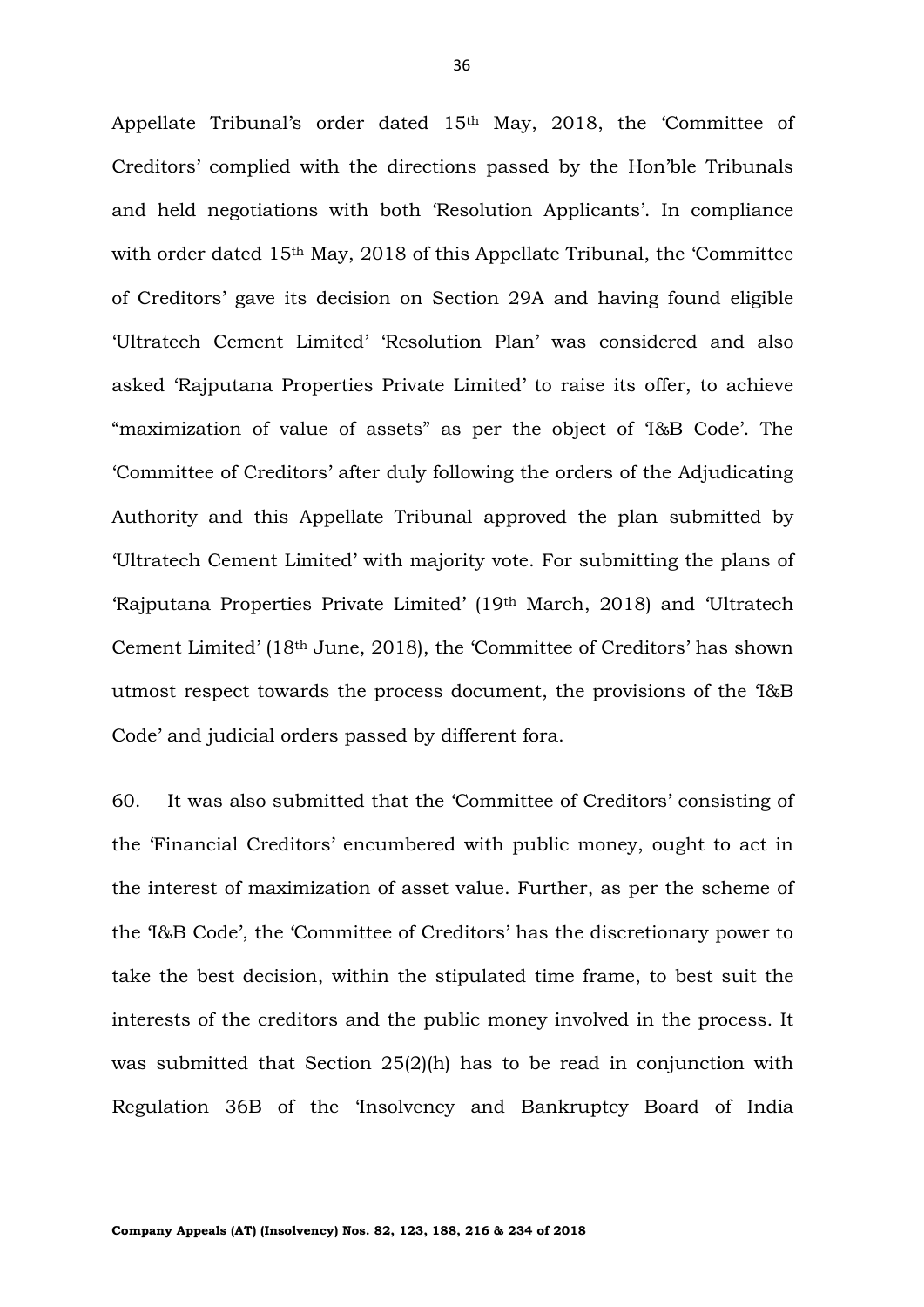(Insolvency Resolution Process for Corporate persons) Regulations, 2016'. The said provisions read as under:

> *"25. Duties of resolution professional. — (1) It shall be the duty of the resolution professional to preserve and protect the assets of the corporate debtor, including the continued business operations of the corporate debtor.*

> *(2) For the purposes of sub-section (1), the resolution professional shall undertake the following actions, namely: —*

```
XXX XXX XXX
```
*(h) invite prospective resolution applicants, who fulfil such criteria as may be laid down by him with the approval of committee of creditors, having regard to the complexity and scale of operations of the business of the corporate debtor and such other conditions as may be specified by the Board, to submit a resolution plan or plans."*

#### *"36B. Request for resolution plans.*

*(1) The resolution professional shall issue the information memorandum, evaluation matrix and a request for resolution plans, within five days of the date of issue of the provisional list under sub-regulation (10) of regulation 36A to-*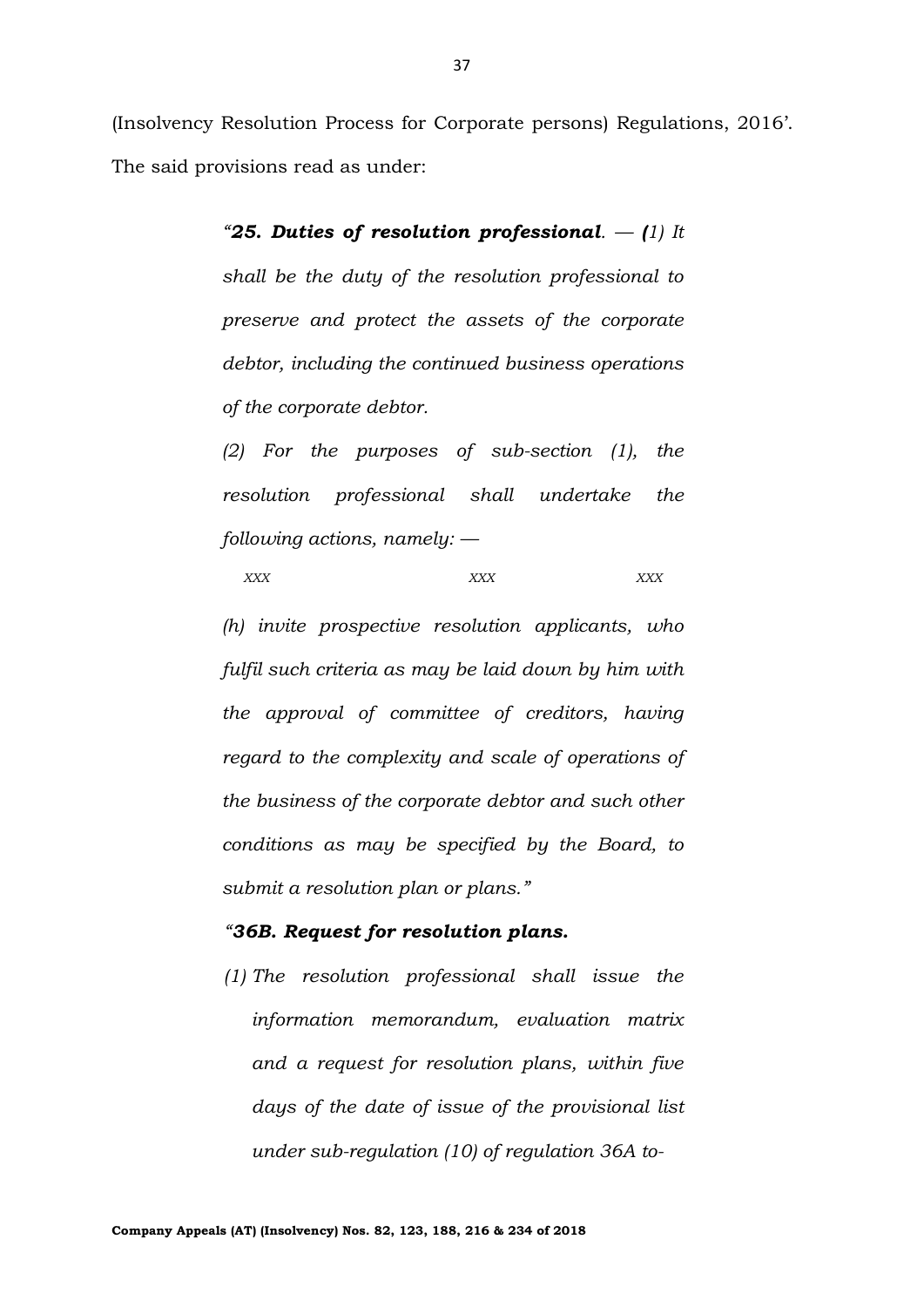- *(a) Every prospective resolution applicant in the provisional list; and*
- *(b) Every prospective resolution applicant who has contested the decision of the resolution professional against its noninclusion in the provisional list.*

# *(6) The resolution professional may, with the approval of the committee, extend the timeline for submission of resolution plans."*

61. Therefore, according to learned Senior Counsel for the 'Committee of Creditors', if need be and if an extraordinary situation so arises, the 'Committee of Creditors' holds the discretion in conformity with the Regulations framed by the Board to extend the timeline over and beyond the 'process documents'. The said fact is also evidenced in the proviso to Clause 1.3.1 of the 'process document' which provided that even after the deadline of the submission of the 'Resolution Plan', any 'Resolution Plan' could be verified by the 'Resolution Professional' as per 'I&B Code' and be considered by the 'Committee of Creditors'. However, it is also provided that the 'Committee of Creditors' may it its discretion, evaluate, accept or reject such 'Resolution Plans'.

62. It is informed that the 'Committee of Creditors' by majority decision has approved the plan submitted by 'Ultratech Cement Limited' which was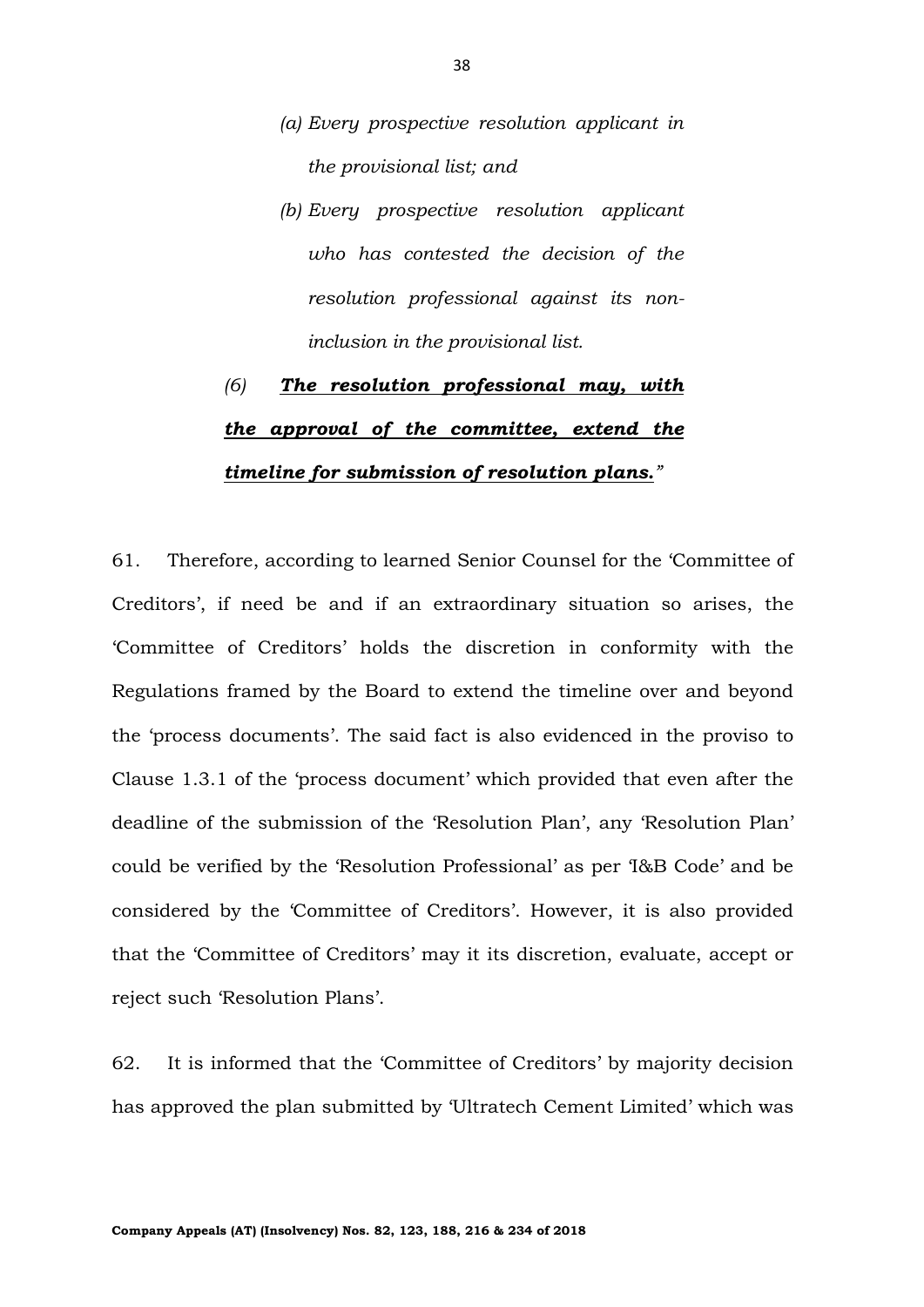found to be eligible in absence of any demerit under Section 29A of the 'I&B Code'.

#### **Case of 'Binani Cements Limited'**

63. The Company Appeal (AT) (Insolvency) No. 82 of 2018 preferred by 'Binani Industries Limited' against the order dated 28th February, 2018 stands merged with the subsequent orders dated 27<sup>th</sup> March, 2018 and 2nd May, 2018. The said appeal against the order of the Adjudicating Authority remitting the matter to the 'Resolution Professional' to consider their proposal for settlement has become infructuous.

64. The 'Binani Industries Limited' has also challenged the order dated 2nd May, 2018 in Company Appeal (AT) (Insolvency) No. 216 of 2018 taking the following plea.

65. According to 'Binani Cement Limited', even during the pendency of the 'Corporate Insolvency Resolution Process', it was open to the parties to settle and pay all dues and seeks relief of termination of the 'Corporate Insolvency Resolution Process' of the 'Corporate Debtor'. However, such submission cannot be accepted as there is no provision of settlement made under the 'I&B Code'.

66. It is a settled law that once the 'Corporate Insolvency Resolution Process' is initiated by admitting the application under Sections 7 or 9 or 10, it cannot be withdrawn nor can be set aside except for illegality to be shown or if it is without jurisdiction or for some other valid reason. Merely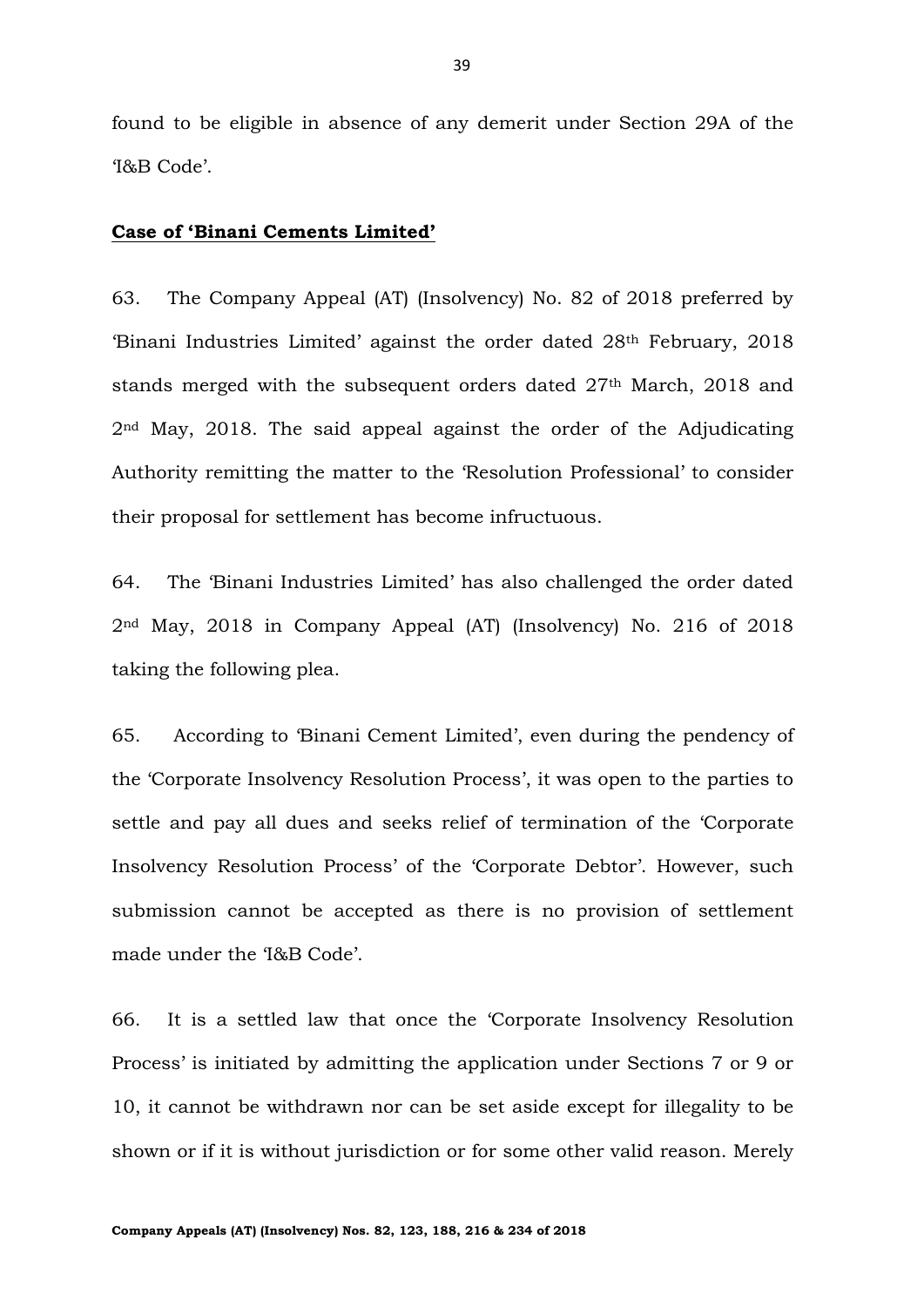because the promoter wants to pay all dues including the default amount cannot be a ground to set aside the 'Corporate Insolvency Resolution Process'.

67. In many cases, the Hon'ble Supreme Court exercised its power under Article 142 of the Constitution of India taking into consideration the settlement reached between the parties. In one of the case, the Hon'ble Supreme Court observed that the Competent Authority may make provision under their Rules for withdrawal instead of allowing the parties to move before the Hon'ble Supreme Court under Article 142 of the Constitution of India. In view of such observation of the Hon'ble Supreme Court, the Parliament amended the 'I&B Code' and inserted the provision of 12A, which reads as follows:

> *"12A. Withdrawal of application admitted under section 7, 9 or 10.─ The Adjudicating Authority may allow the withdrawal of application admitted under section 7 or section 9 or section 10, on an application made by the applicant with the approval of ninety per cent voting share of the committee of creditors, in such manner as may be specified."*

68. The aforesaid provision has come into force on  $6<sup>th</sup>$  June, 2018 i.e. much after the impugned order was passed  $(2<sup>nd</sup>$  May, 2018). The Applicant has not filed an application for withdrawal after approval of the 90%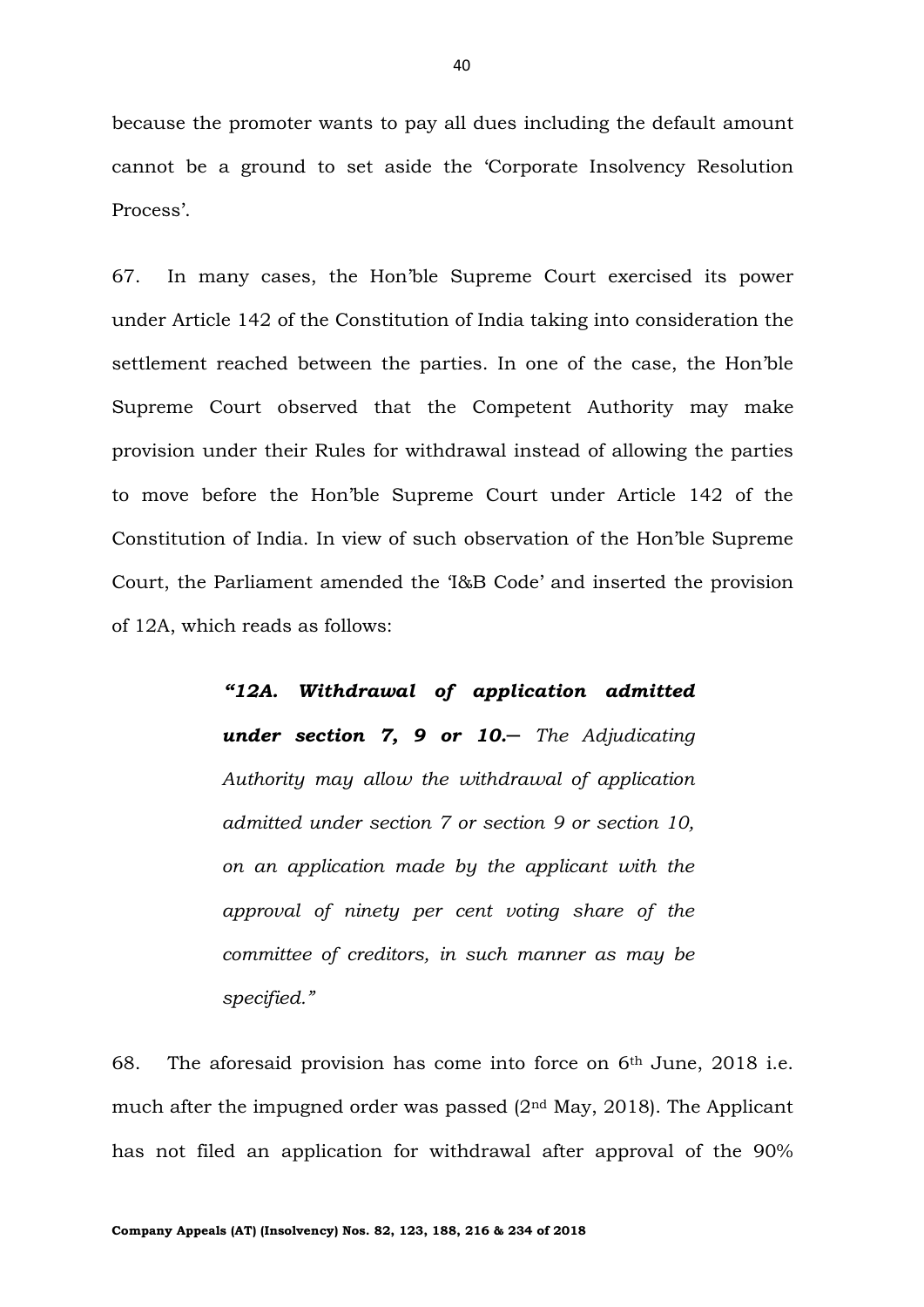voting share of the 'Committee of Creditors', therefore, the Appellant- 'Binani Industries Limited' cannot take advantage of Section 12A nor can be allowed to settle the matter. Even if they settle the matter, the 'Corporate Insolvency Resolution Process' cannot be terminated by the Adjudicating Authority or this Appellate Tribunal in absence of any illegality.

69. In so far as the observations made by the Adjudicating Authority against the 'Resolution Professional' are concerned, we are of view that the observations were uncalled for, for the following reasons:

- i. The 'Resolution Professional' had approached the Adjudicating Authority for seeking clarification in respect of the applications filed by the 'IDBI' for being representative as a member of the 'Committee of Creditors'.
- ii. The Adjudicating Authority passed order on  $17<sup>th</sup>$  November, 2017 against which the appeal was filed by the 'IDBI' before this Appellate Tribunal wherein by order dated 18th December, 2017, we directed the 'Resolution Professional' to reconsider the claims of 'IDBI' uninfluenced by the decision of the Adjudicating Authority, Principal Bench. In compliance with such order, the 'Resolution Professional' admitted the claim of 'IDBI' and 'SBI (Hong Kong)' as beneficiaries of corporate guarantees issued by the 'Corporate Debtor' and included their representatives to be part of the 'Committee of Creditors' subject to any final determination of the claims of 'IDBI' and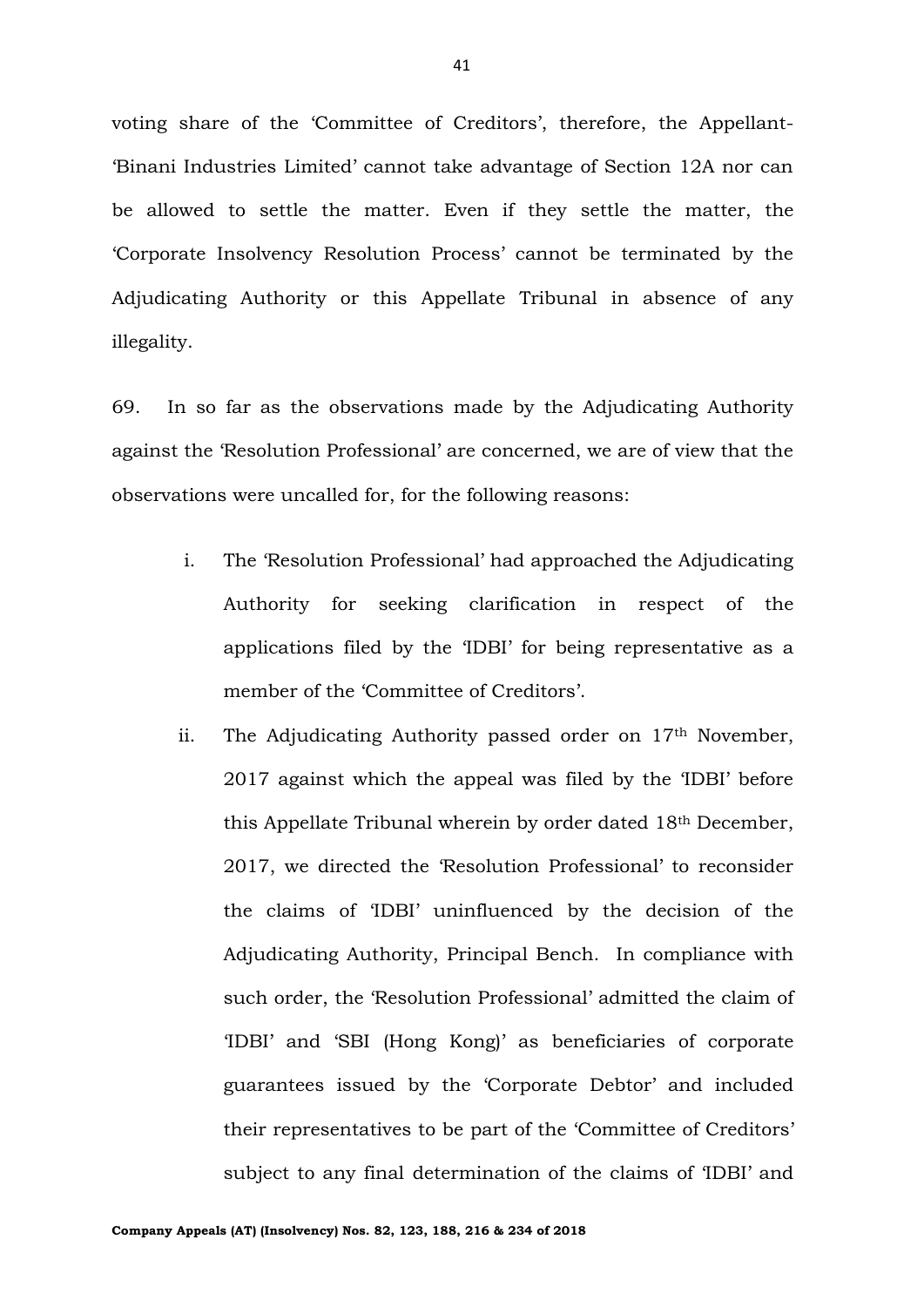'SBI (Hong Kong)' at any judicial forum including the National Company Law Appellate Tribunal.

- iii. Eventually, 'IDBI' and the members of 'Committee of Creditors' arrived at a settlement in consequence of which this Appellate Tribunal allowed 'IDBI' to withdraw its appeal. The 'Resolution Professional' thereby, became bound by the settlement and the decision of this Appellate Tribunal by which claims of 'IDBI' and 'SBI Hong Kong' were allowed and incorporated. In this background, in absence of any fault on the part of the 'Resolution Professional' it was not case for the Adjudicating Authority to pass adverse observations against the 'Resolution Professional'.
- iv. The approval of the 'Resolution Plan' is in the domain of the 'Committee of Creditors' and not that of 'Resolution Professional' and, therefore, if the 'Resolution Plan' provides for the mandatory contents and is in accordance with the 'I&B Code' even if in case a 'Resolution Plan' does not provide for full satisfaction of claims of 'Operational Creditors', in absence of any power of the 'Resolution Professional' to reject such 'Resolution Plan', the 'Resolution Professional' cannot be blamed. The Adjudicating Authority has failed to notice the aforesaid fact and made adverse comments against the 'Resolution Professional' by impugned order dated 2nd May, 2018 which are uncalled for.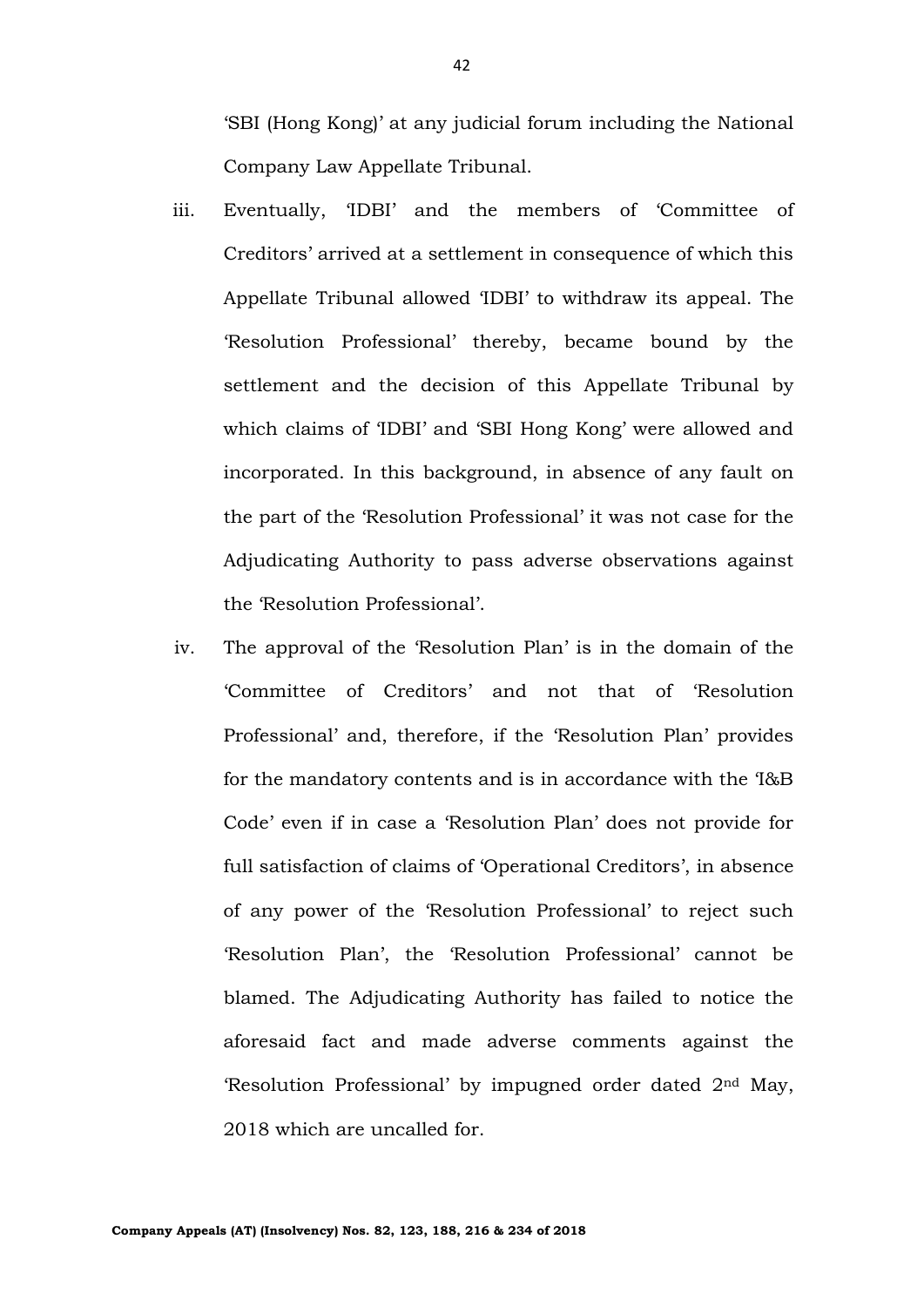70. The Hon'ble Supreme Court vide its order dated 2nd July, 2018, while remitted the matter to this Appellate Tribunal, also directed to transfer the insolvency petition from the Adjudicating Authority to this Appellate Tribunal for passing appropriate order in accordance with law.

71. After decision of the Adjudicating Authority by impugned order dated 2<sup>nd</sup> May, 2018, the 'Committee of Creditors' held its 17<sup>th</sup> Meeting on 28th May, 2018 and considered the revised plan submitted by the 'Ultratech Cement Limited'. It was put to vote and all the members of the 'Committee of Creditors' by 100% voting shares voted in favour of 'Ultratech Cement Limited' and resolved that the Letter of Intent in connection with and amending the 'Resolution Plan' of 'Ultratech Cement Limited' be issued to 'Ultratech Cement Limited'.

72. The 'Resolution Professional' has now placed the same before this Appellate Tribunal for passing appropriate order under Section 31 of the 'I&B Code'.

73. In exercise of powers conferred by Section 31 of the 'I&B Code' read with order of remand by the Hon'ble Supreme Court, we have gone through the records, revised 'Resolution Plan' submitted by 'Ultratech Cement Limited, gist of which noticed earlier and being satisfied that the 'Resolution Plan' approved by the 'Committee of Creditors' under subsection (4) of Section 30 in its  $17<sup>th</sup>$  meeting held on  $28<sup>th</sup>$  May,  $2018$  meets the requirements as referred to in sub-section (2) of Section 30, we approve the revised 'Resolution Plan' submitted by 'Ultratech Cement